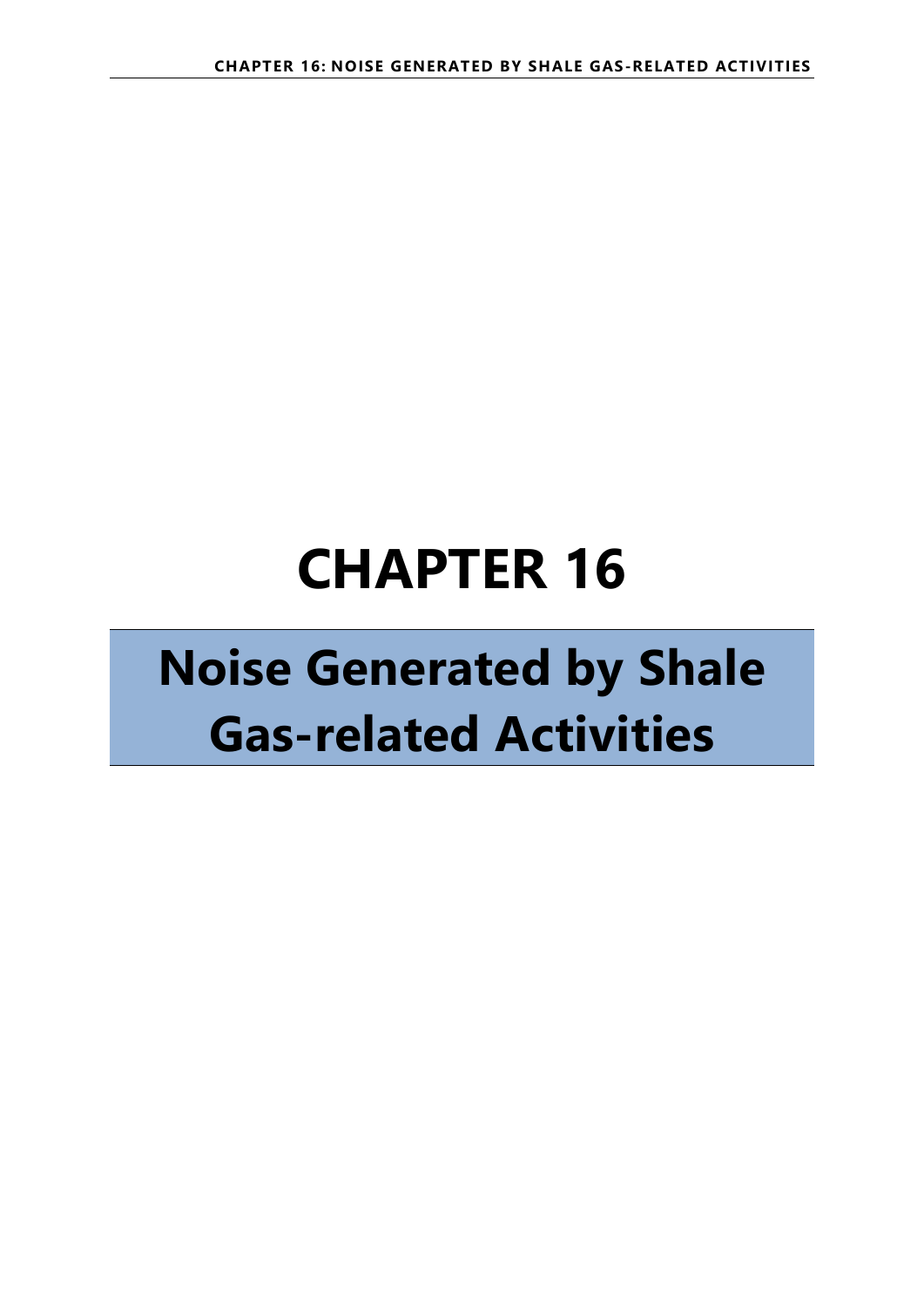## **CHAPTER 16: NOISE GENERATED BY SHALE GAS-RELATED ACTIVITIES**

| <i>Integrating Author:</i>    | Andrew Wade <sup>1</sup>       |
|-------------------------------|--------------------------------|
| <b>Contributing Authors:</b>  | Adrian Jongens <sup>2</sup>    |
| <b>Corresponding Authors:</b> | Wikus van Niekerk <sup>1</sup> |

<sup>1</sup> Sound Research Laboratories South Africa (Pty) Ltd, Cape Town, 7705

2 Jongens Keet Associates, Constantia, 7806

*Recommended citation*: Wade, A., Jongens, A. and van Niekerk, W. 2016. Noise Generated by Shale Gas- Related Activities. In Scholes, R., Lochner, P., Schreiner, G., Snyman- Van der Walt, L. and de Jager, M. (Eds.). 2016. Shale Gas Development in the Central Karoo: A Scientific Assessment of the Opportunities and Risks. CSIR/IU/021MH/EXP/2016/003/A, ISBN 978-0-7988-5631-7, Pretoria: CSIR. Available at<http://seasgd.csir.co.za/scientific-assessment-chapters/>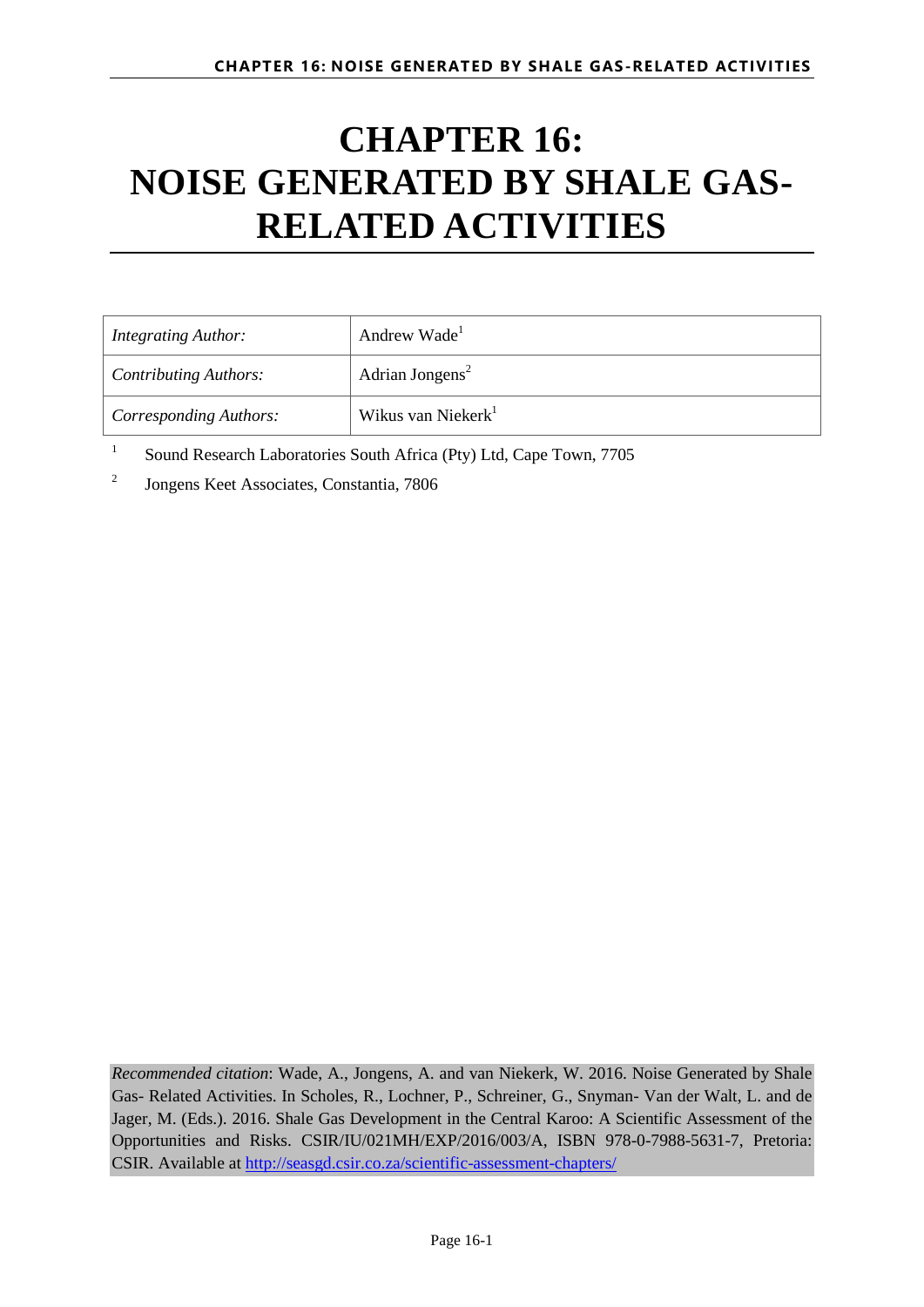## **CONTENTS**

|             | <b>CHAPTER 16: NOISE GENERATED BY SHALE GAS</b>        |                    |
|-------------|--------------------------------------------------------|--------------------|
|             | DEVELOPMENT ACTIVITIES                                 | $16 - 5$           |
| <b>16.1</b> | <b>Introduction and scope</b>                          | $16 - 5$           |
| 16.1.1      | Overview of international experience                   | $16-5$             |
| 16.1.2      | Special features of the Karoo acoustic environment     | $16-6$             |
| 16.1.3      | Relevant legislation, regulation and practice          | $16-6$             |
| 16.2        | Key potential impacts and their mitigation             | $16-6$             |
| 16.2.1      | The effect of noise on humans                          | $16-6$             |
| 16.2.2      | The effect of noise on animals                         | $16-7$             |
| 16.2.3      | Other key noise impacts                                | $16-8$             |
| 16.2.4      | Key noise sources associated with SGD                  | $16-8$             |
| 16.2.5      | Likelihood and areas of noise impact                   | $16-12$            |
|             | 16.2.5.1 Drilling activities<br>16.2.5.2 Vehicle noise | $16-12$<br>$16-13$ |
| 16.2.6      | Noise mitigation                                       | $16-14$            |
| 16.3        | <b>Risk assessment</b>                                 | $16 - 15$          |
| 16.3.1      | Risk measurement                                       | $16-15$            |
| 16.3.2      | Limits of acceptable change                            | $16-16$            |
| 16.3.3      | Consequence table                                      | $16-16$            |
| 16.4        | <b>Risk assessment</b>                                 | $16-17$            |
| 16.5        | Best practice guidelines and monitoring requirements   | $16-18$            |
| 16.5.1      | Planning                                               | $16-18$            |
| 16.5.2      | Construction                                           | 16-18              |
| 16.5.3      | Operations                                             | 16-19              |
| 16.5.4      | Decommissioning                                        | 16-19              |
| 16.5.5      | Monitoring and Evaluation                              | 16-19              |
| 16.6        | <b>Gaps in knowledge</b>                               | $16-19$            |
| 16.7        | <b>References</b>                                      | $16-19$            |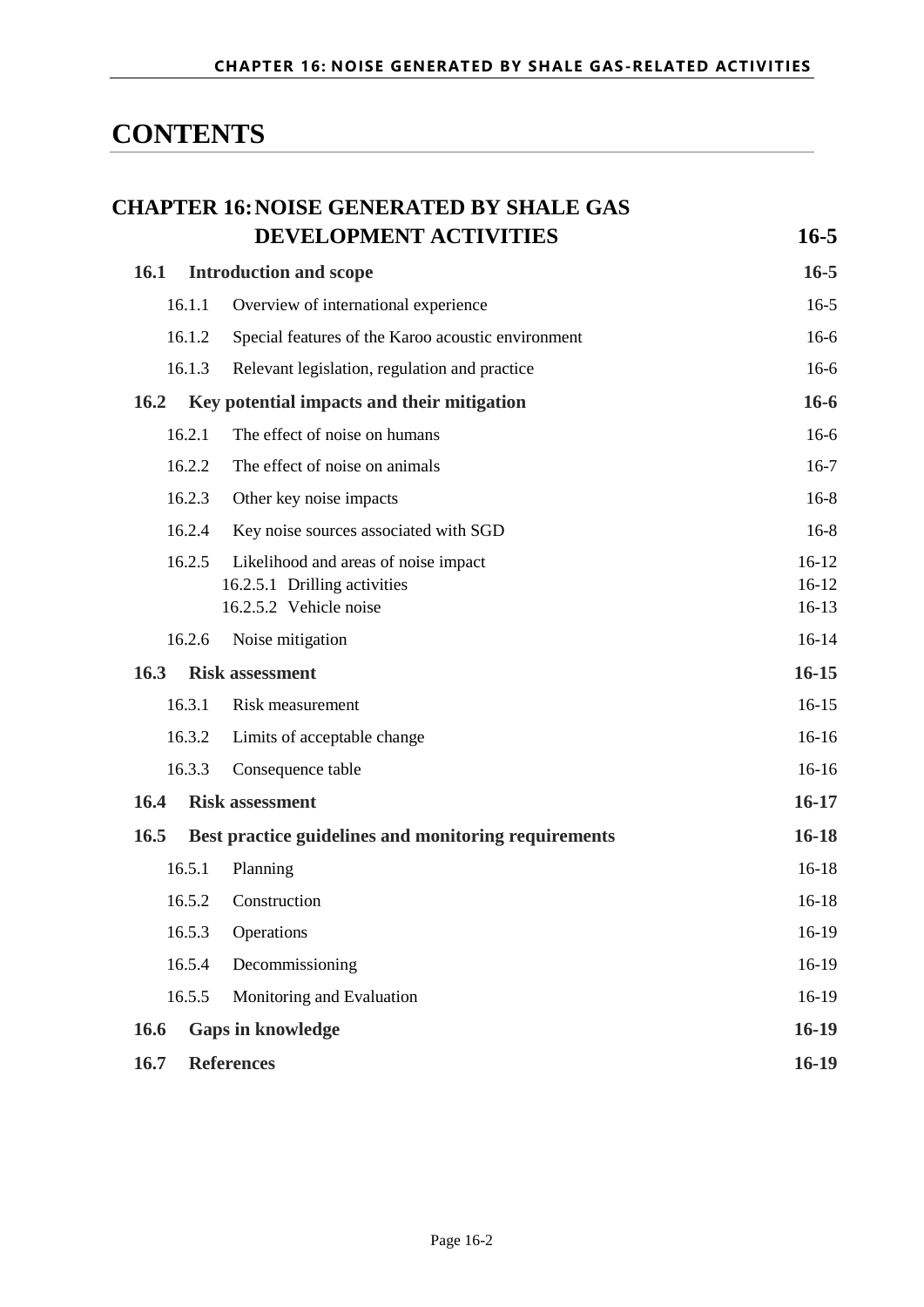## **Tables**

| Table 16.1: Summary of effects and threshold levels for effects where sufficient evidence is available |         |
|--------------------------------------------------------------------------------------------------------|---------|
| (from Table 1 of World Health Organisation [WHO], 2012).                                               | $16-7$  |
| Table 16.2: Estimated composite noise levels at 4 km                                                   | $16-10$ |
| Table 16.3: Consequence table                                                                          | $16-16$ |
| Table 16.4: Predicted excess of activity noise levels over residual noise levels at 4 km.              | $16-17$ |
| Table 16.5: Risk assessment table for noise impacts that may be caused by SGD.                         | $16-18$ |

### **Figure**

[Figure 16.1:Risk levels at a distance from multiple wellpads for a 30 km x 30 km area.](#page-17-2) 16-17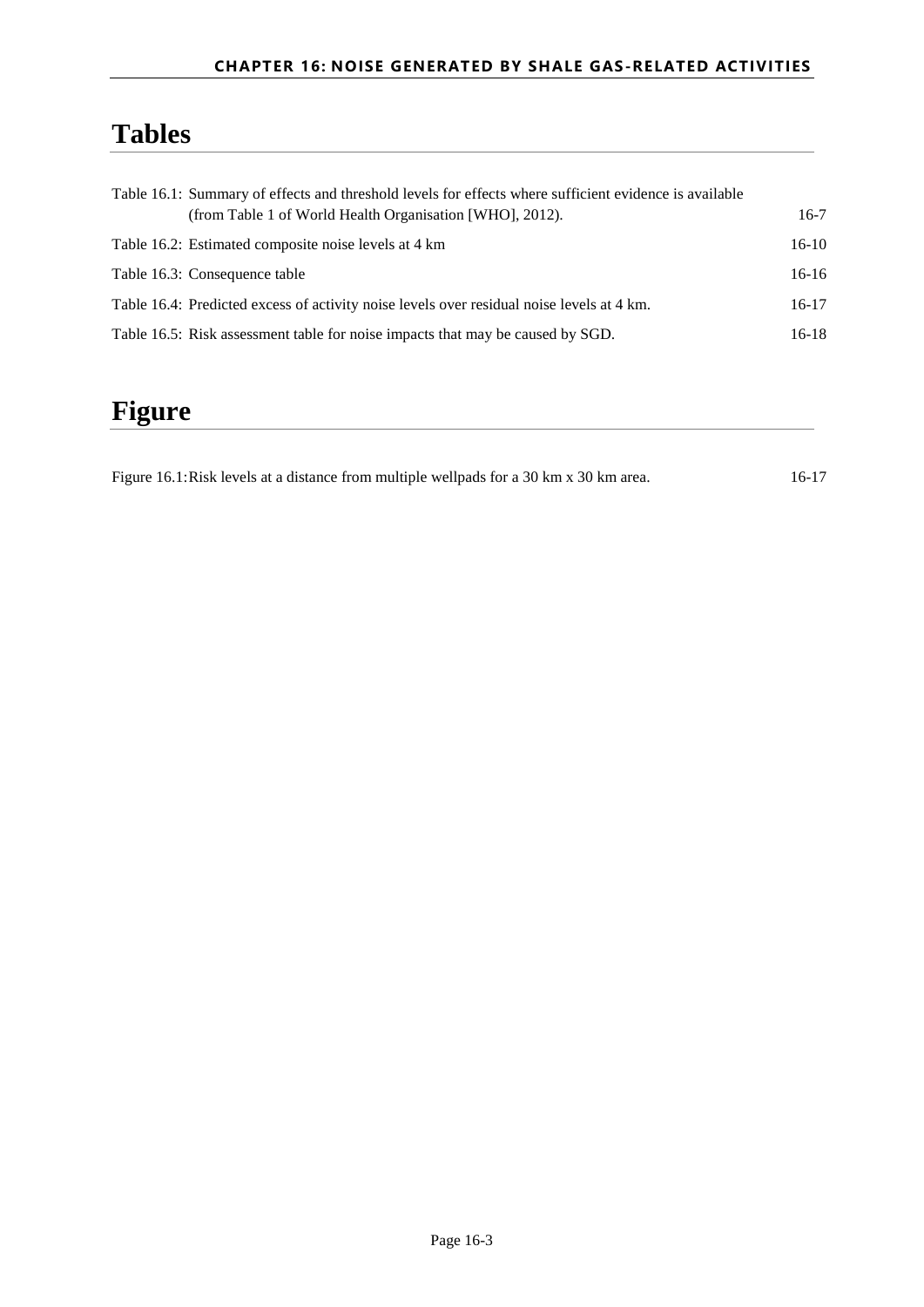## **Executive Summary**

Noise produced or caused by humans and generally referred to as environmental noise has a marked impact on the physical health of people, and on their psychological wellbeing.

The Karoo is a quiet area. Residual day- and night-time noise levels are approximately  $L_{Aeq}$  33 dBA and 25 dBA, respectively. This is 10 dB below the typical levels published in local and international standards for rural areas. Subjectively a change of 10 dB is perceived as a doubling or halving of "loudness". A 10 dB difference is therefore a significant difference.

The noise impact of the exploration phase is likely to be localised and of short duration (a day). Noise would be generated predominantly by trucks, and would only be noticeable in the immediate vicinity of exploration activities, for the duration of the activities. Any core drilling exploration is likely to have a longer-term (six to eight weeks), more widespread (up to 5 kilometres (km)) noise impact, especially if any activity is done at night.

The construction, operation and decommissioning phases will likely cause noise impacts for humans and animals on sites within at least 5 km of the sites. Operational phases are expected to run constantly (day and night) for six to eight weeks. Night time noise impacts are therefore most likely, when residual noise levels are at a minimum.

Proposed sites will need individual noise impact assessments in accordance with South African National Standards (SANS) 10328 to determine the likelihood and severity of noise impacts.

There is additionally a risk of road noise impacts emanating from the surrounding roads due to increased heavy goods vehicle road traffic, especially during a Big Gas scenario, and if the roads used are otherwise quiet and seldom used.

Noise control, attenuation and monitoring will likely be required for all sites. The extent of the required measures will be determined by the noise impact assessment.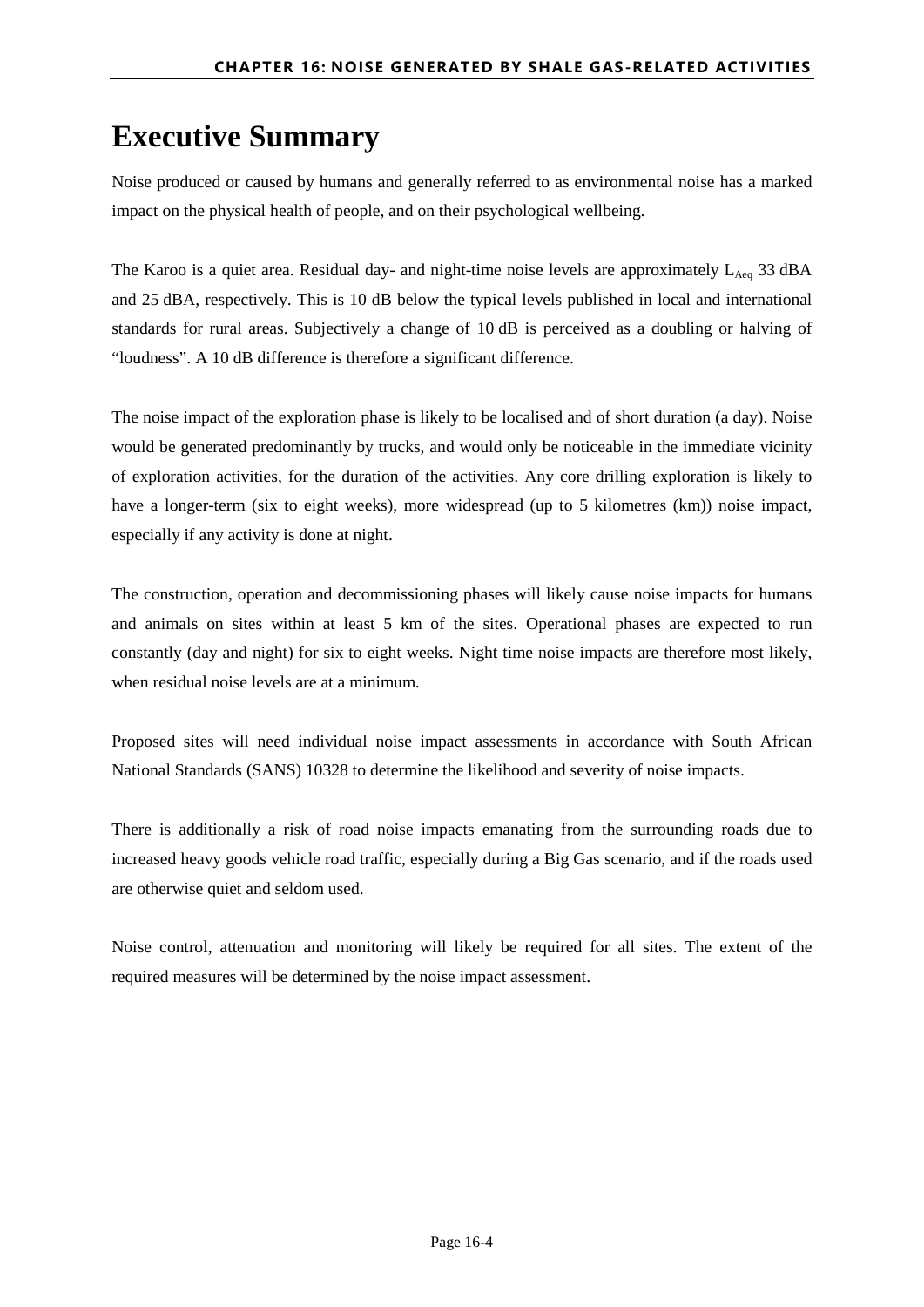#### <span id="page-5-0"></span>**CHAPTER 16: NOISE GENERATED BY SHALE GAS DEVELOPMENT ACTIVITIES**

#### <span id="page-5-1"></span>**16.1 Introduction and scope**

Environmental noise has a marked impact on the physical health of people (Fritschi, 2011; Department of Environmental Affairs, 1989), and on their psychological wellbeing (Berglund, 1999). The noise climate of an environment is inextricably linked to its sense of place. As noise levels in urban areas increase, areas with low residual noise levels are becoming sought after (Visit Finland, 2016).

This chapter investigates the existing information on noise created by shale gas development (SGD) activities, and the impact that this could have on the study

area in the Karoo.

This scientific assessment relies on existing, published data and recommends where more information is required to make a better assessment of the impacts. The main current shortfall in data is for reliable noise spectrum measurements (preferably in Sound Power levels,  $L_w$ ) of the construction, operation and decommissioning of wells. Existing measured data is reported in A-weighted singlefigure dBA levels. This must be investigated further.

#### <span id="page-5-2"></span>*16.1.1 Overview of international experience*

*Environmental noise:* noise produced or caused by humans.

*Residual noise*: the prevailing noise level without the assessed noise present.

*Ambient noise*: the noise level with the assessed noise present.

*Disturbing noise*: a noise that raises the ambient noise level by 3 or 7 dBA above the residual level depending on applicable Noise Control Regulations.

*Noise nuisance*: a noise that disturbs the peace of a person.

The New York State Department of Environmental Conservation (NYSDEC) released in 2015 a regulatory programme for shale gas exploration (NYSDEC, 2015). This document quantified, in single-figure dBA values only, the potential impact of noise from the activities on the surrounding people and animals. It found that noise from truck traffic and during fracturing operations would cause adverse noise impacts on nearby people and animals. The report predicted an increase in noise levels of 37–42 dBA at 2000 feet (600 metres (m)) from wellpads in "quiet rural areas" with an existing noise level of 30 dBA. Areas in the Karoo are up to 10 dBA quieter than this at night.

There are currently few specific legal conditions attached to the noise associated with shale gas exploration (Chamberlain, 2012); rather the activities are assessed within the existing legal frameworks of each country.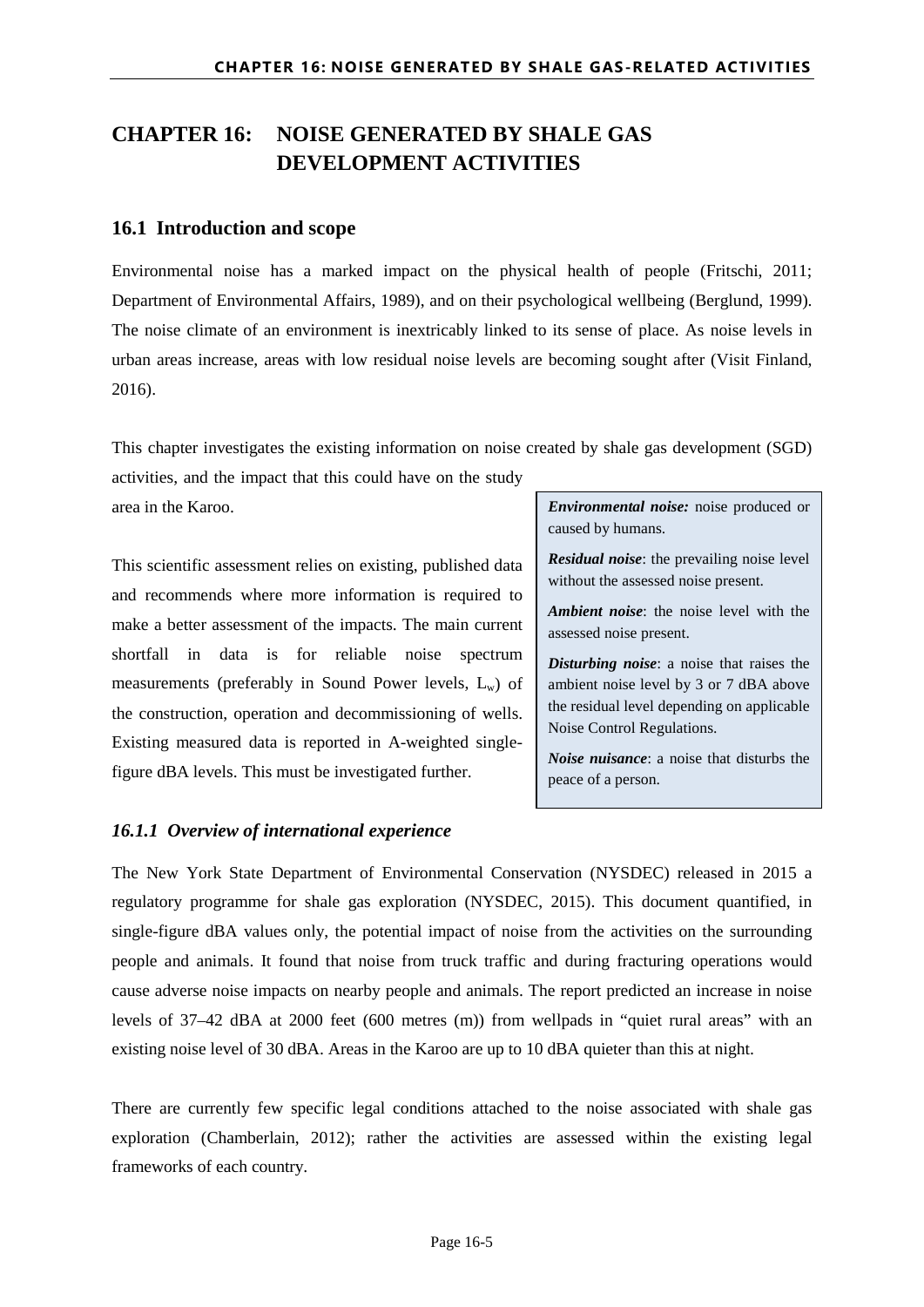#### <span id="page-6-0"></span>*16.1.2 Special features of the Karoo acoustic environment*

The Karoo is a quiet area. Noise measurements over many years show that noise levels in the Karoo are generally  $L_{Aeq}$  33 dBA during the day and  $L_{Aeq}$  20–30 dBA at night (Jongens, 2011). These levels are far below the typical rating levels in Table 2 of the South African National Standards (SANS) 10103 for rural areas, which are set at  $L_{Aeq}$  45 dBA in the day and  $L_{Aeq}$  35 dBA at night. It is also far below the 30 dBA noise level used in the NYSDEC report for "quiet rural areas". Karoo noise levels are also notably unaffected by wind noise (Jongens, 2011) and there is little rainfall in the area.

<span id="page-6-1"></span>The Karoo is therefore notably quiet, and these noise levels are notably constant and reliable.

#### *16.1.3 Relevant legislation, regulation and practice*

Environmental noise in South Africa is generally governed by the Noise Control Regulations (NCRs) in terms of Section 25 of the Environmental Conservation Act, 1989 (Department of Environmental Affairs, 1992). For those parts of the study area that fall in the Western Cape, the provincial Western Cape (2013) NCRs supersede the national regulations. These regulations set the concepts of a disturbing noise and a noise nuisance. While these two terms are defined differently by different provincial regulations, essentially a disturbing noise can be objectively measured, while a noise nuisance is a subjective "annoyance" that cannot be reliably measured, such as a dog barking or other discrete events.

Two standards, SANS 10328 and SANS 10103 further expand on these regulations. SANS 10328 specifies the standard procedure for conducting a noise impact assessment. SANS 10103 specifies procedures for assessing the noise under investigation.

#### <span id="page-6-2"></span>**16.2 Key potential impacts and their mitigation**

#### <span id="page-6-3"></span>*16.2.1 The effect of noise on humans*

Humans are demonstrably impacted by acoustic noise (Berglund, 1999). The World Health Organisation (WHO) recommends a noise limit of L<sub>night,outside</sub> 40 dB and L<sub>Amax,inside</sub> 35 dB (Fritschi, 2011). These limits are set to help prevent health issues related to impaired sleep. The WHO estimated that in western European countries, at least one million healthy life years are lost every year from traffic-related noise, predominantly due to sleep disturbance. These two papers showed the relationship between environmental noise and specific health effects, including cardiovascular disease, cognitive impairment, sleep disturbance and tinnitus. It further showed that living in a loud environment leads to chronically raised levels of stress hormones.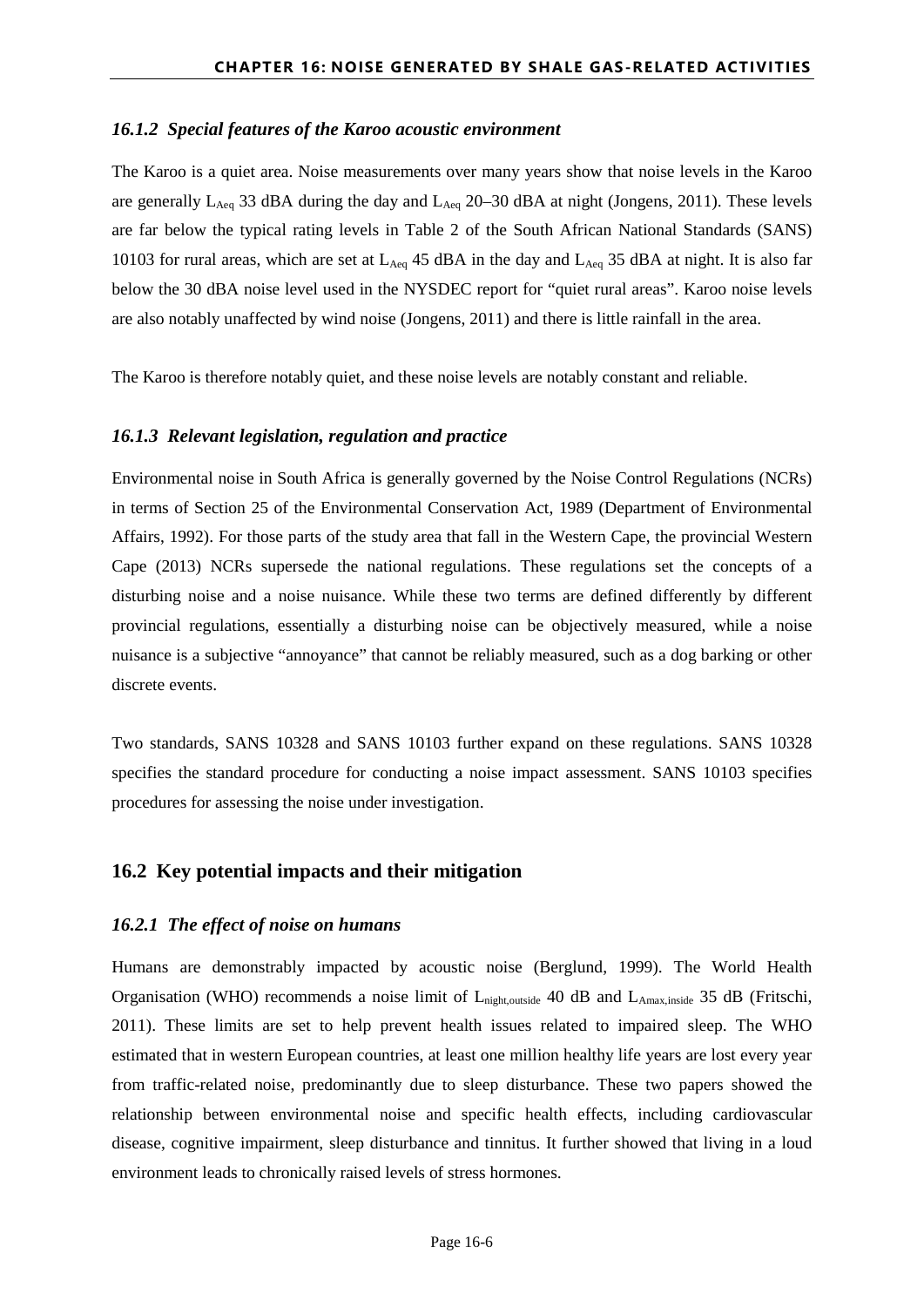The noise levels associated with health effects, where sufficient evidence is available, is shown in [Table 16.1.](#page-7-1) For open windows, the difference between indoor and outdoor noise levels is approximately 10 dBA (Berglund, 1999). This means that the noise thresholds in [Table 16.1](#page-7-1) are exceeded when external night time noise levels exceed 42–45 dBA.

<span id="page-7-1"></span>

| Table 16.1: Summary of effects and threshold levels for effects where sufficient evidence is available (from |
|--------------------------------------------------------------------------------------------------------------|
| Table 1 of World Health Organisation [WHO], 2012).                                                           |

| <b>Effect</b>                                  |                                                                                                     | <b>Indicator</b>         | Threshold,<br>dB |
|------------------------------------------------|-----------------------------------------------------------------------------------------------------|--------------------------|------------------|
|                                                | Change in cardiovascular activity                                                                   | ∗                        | $\ast$           |
|                                                | <b>EEG</b> awakening                                                                                | $L$ Amax, inside         | 35               |
| Biological effects                             | Motility, onset of motility                                                                         | A <sub>max, inside</sub> | 32               |
|                                                | Changes in duration of various stages of<br>sleep, in sleep structure and fragmentation of<br>sleep | $L$ Amax, inside         | 35               |
|                                                | Waking up in the night and/or too early in the<br>morning                                           | $\mathbf{L}$ Amax inside | 42               |
| Sleep quality                                  | Prolongation of the sleep inception period,<br>difficulty getting to sleep                          | $\ast$                   | $\ast$           |
|                                                | Sleep fragmentation, reduced sleeping time                                                          | $\ast$                   | $*$              |
|                                                | Increased average motility when sleeping                                                            | <i>I</i> might, outside  | 42               |
| Well-being                                     | Self-reported sleep disturbance                                                                     | <i>I</i> might, outside  | 42               |
|                                                | Use of somnifacient drugs and sedatives                                                             | might, outside           | 40               |
| Environmental insomnia**<br>Medical conditions |                                                                                                     | might, outside           | 42               |

Although the effect has been shown to occur or a plausible biological pathway could be constructed, indicators or threshold levels could not be determined.

\*\* Note that "environmental insomnia" is the result of diagnosis by a medical professional whilst "selfreported sleep disturbance" is essentially the same, but reported in the context of a social survey. Number of questions and exact wording may differ.

#### <span id="page-7-0"></span>*16.2.2 The effect of noise on animals*

There is a growing body of evidence that increased environmental noise levels has a wide range of impacts on animals (Barber, 2009; Francis, 2013) notably four behavioural changes:

- 1. Temporal patterns, i.e. changes in the times that animals do a certain activity.
	- Boat traffic noise changes the times that West Indian manatees forage (Miksis-Olds, 2007).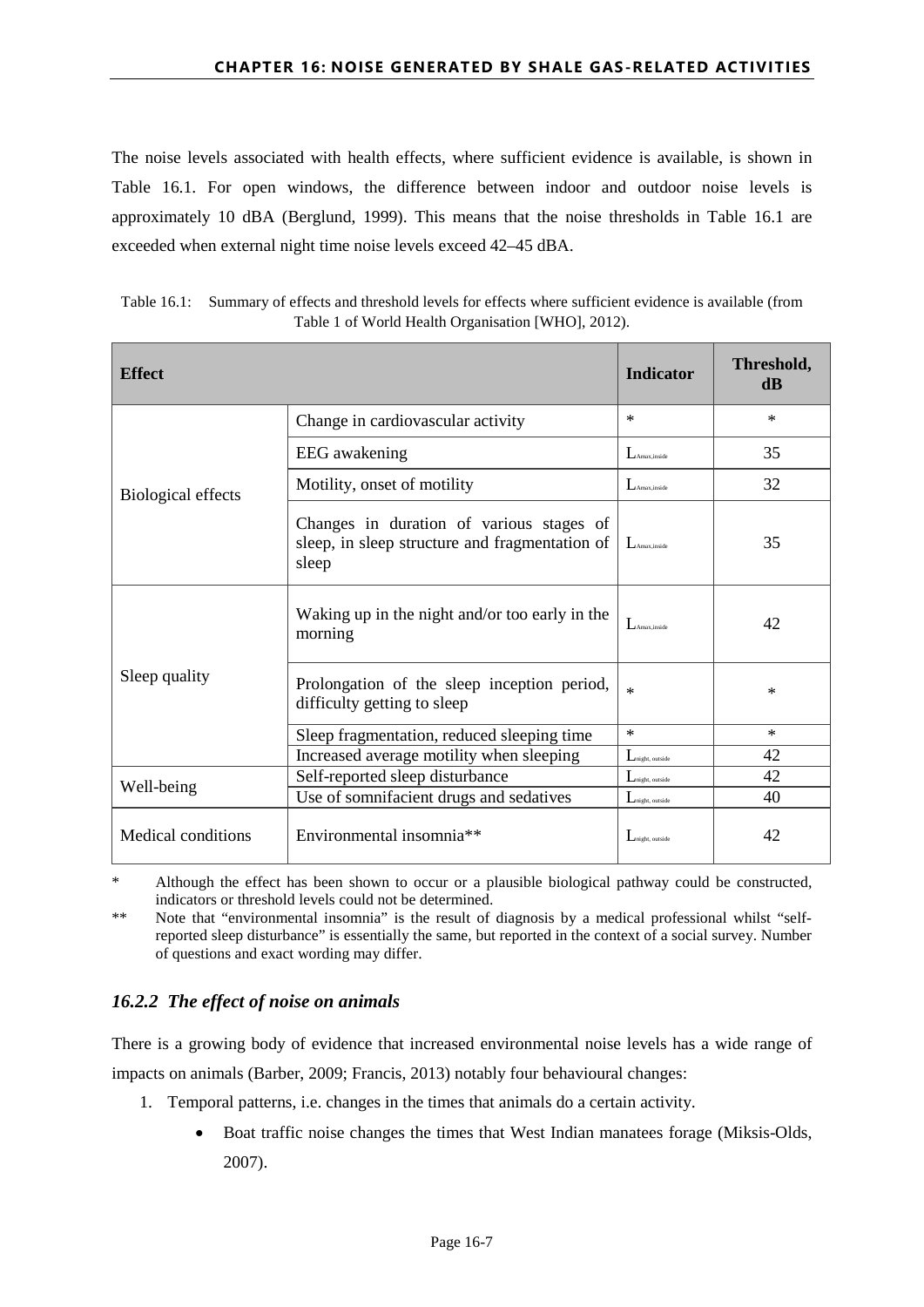- In noisy environments, European robins sing at night when it is otherwise quieter (Fuller, 2007).
- 2. Spatial distributions and movements.
	- Usually the abandonment of a noisy area (Francis, 2013).
- 3. Decreases in foraging or provisioning efficiency and increased vigilance and anti-predator behaviour.
	- Increased ambient noise reduces the distance that prey can hear approaching predators. This increases the amount of time animals spend looking around for predators, reducing foraging time (Gavin and Komers, 2006).
	- Predators that rely on sound take longer to find prey, reducing their hunting efficiency and increasing energy usage (Siemers and Schaub, 2011).
- 4. Changes in mate attraction and territorial defence.
	- Higher noise levels mask mating calls. Some birds and frogs have been seen to change their calls to higher frequencies to avoid the masking frequencies of the ambient noise. It seems though that this is correlated with lower clutches and fewer fledglings (Halfwerk et al., 2011).

The overall effect of noise on the environment depends on the specific environment. Disruptions in the ecosystem (such as a predator or a prey leaving the area), and can have unknown and complex knock-on effects on the local ecosystem. This would require further study.

#### <span id="page-8-0"></span>*16.2.3 Other key noise impacts*

The introduction of man-made noise that raises the residual noise level appropriate to a district has a negative impact on the human experience of the space and possibly health. Toerien et al. (2016) shows that noise will adversely affect tourism in the Karoo where visitors expect to experience naturally quiet and peaceful wilderness spaces.

#### <span id="page-8-1"></span>*16.2.4 Key noise sources associated with SGD*

The four main phases of SGD each have notable noise sources:

- 1. Exploration
	- o Vehicles associated with surveying and seismic investigations
	- o Exploration core drilling
- 2. Construction
	- o Increased vehicle movements
	- o Construction vehicles (diggers, lorries, bulldozers, etc.)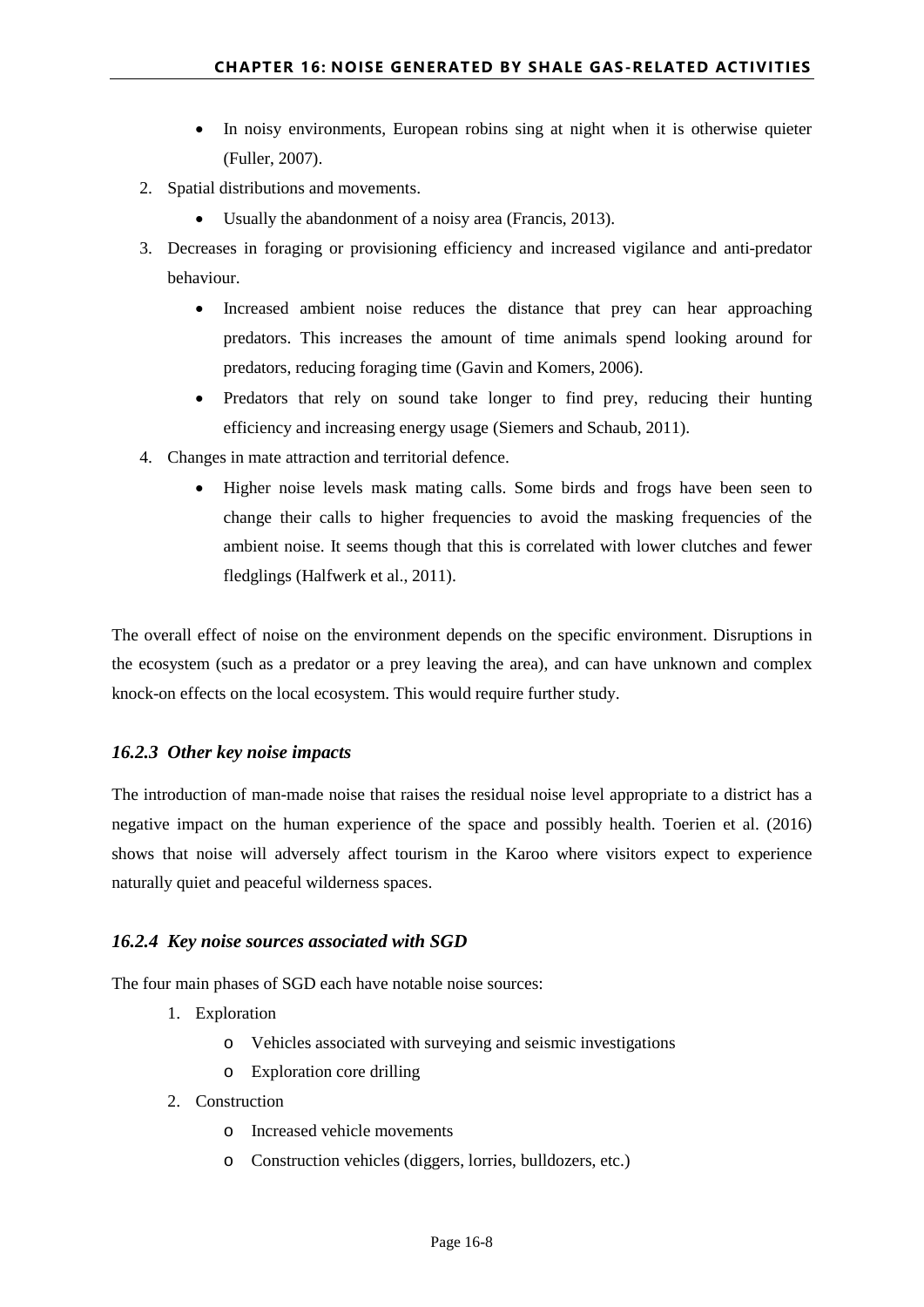- o Plant (generators, pumps, etc.)
- 3. Extraction
	- o Extraction plant, pumps, etc.
	- o Generators and air handling equipment
	- o Tankers bringing water and chemicals to site
- 4. Decommissioning
	- o Increased vehicle movements removing debris, etc.
	- o Construction vehicles (concrete breakers, diggers, etc.)
	- o Plant (mainly generators)

The exploration survey phase will have localised, short duration (a few days) noise impacts. The impact will therefore be low. The exploration core drilling, depending on the depth, would require up to 80 days for the drilling, excluding site preparation (SLR, 2014). Noise associated with this drilling would occur 24 hours a day.

The most significant noise sources during the construction and extraction phases are the increased traffic flow and plant noise.

Traffic noise has been noted as disturbing rural communities due to the constant traffic flow to and from site, especially at night (Weigle, 2010; Ireland, 2012). Table 1.4 in Burns et al. (2016) estimates each drilled well requires 500, 10–20 tonne truck trips for the transport of construction materials, hydraulic fracturing ("fracking') chemicals, water, oil, etc. The traffic flows directly relating to SGD are estimated in Van Huyssteen et al. (2016) as:

- Scenario 0 (Reference Case): Negligible
- Scenario 1 (Exploration Only)  $& 2$  (Small Gas): 25 vehicles per day
- Scenario 3 (Big Gas): 166 vehicles per day

Note that these traffic flows do not include traffic due to supporting activities such as employee traffic, or support services.

Construction, drilling and fracking noise levels have been estimated in [Table 16.2,](#page-10-0) based on current research (NYSDEC, 2015) and standards (BSI British Standards, 2009). These noise levels for the construction activities use a "Usage Factor" (*UF*) to account for the approximate amount of time the equipment is used during a 16 hour daytime period. Note that these calculations are simple approximations, making no allowance for factors such as topography, atmospheric conditions, frequency content of the noise levels, and the condition of the equipment. In reality, dBA values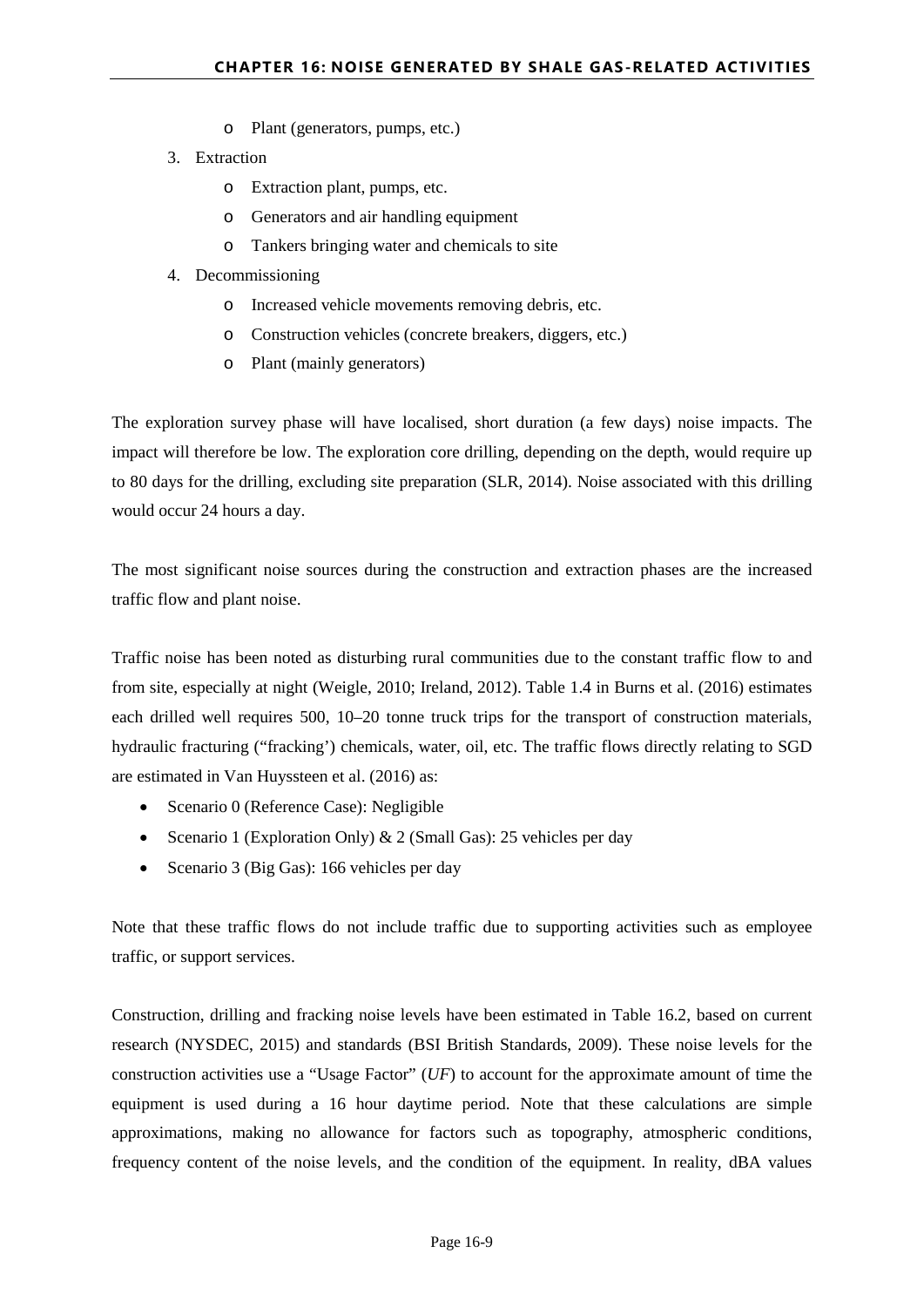cannot be simply added together; noise spectrum data is required in octave bands to be able to accurately combine noise levels.

The noise level  $L_{p,2}$  at a distance  $r_2$  is calculated using the simplified formula:

$$
L_{p,2} = L_{p,1} + 10 \log \left( \frac{UF}{100} \right) - 20 \log \left( \frac{r_2}{r_1} \right) + 10 \log(n)
$$

here *n* is the number of pieces of equipment.

<span id="page-10-0"></span>

| <b>Activity</b>                  | Noise level $L_p$ , dBA at 4 km from the activity |            |  |  |
|----------------------------------|---------------------------------------------------|------------|--|--|
|                                  | <b>Daytime</b>                                    | Night time |  |  |
| None (residual)                  | 33                                                | 25         |  |  |
| <b>Exploration core drilling</b> | 28                                                | 28         |  |  |
| Access road construction         | 37                                                | 37         |  |  |
| Wellpad construction             | 32                                                | 32         |  |  |
| Rotary air well drilling         | 29                                                | 29         |  |  |
| Horizontal drilling              | 28                                                | 28         |  |  |
| Fracking                         | 56                                                | 56         |  |  |

| Table 16.2: Estimated composite noise levels at 4 km |  |
|------------------------------------------------------|--|
|------------------------------------------------------|--|

The following activities as listed by NYSDEC (2015) were used to calculate the noise levels in [Table](#page-10-0)  [16.2:](#page-10-0)

Access road construction:

- Excavators
- Graders
- Bulldozers
- Compactors
- Water trucks
- Dump trucks
- Loaders

Wellpad construction:

- Excavators
- Bulldozers
- Water trucks
- Dump trucks
- Pickup trucks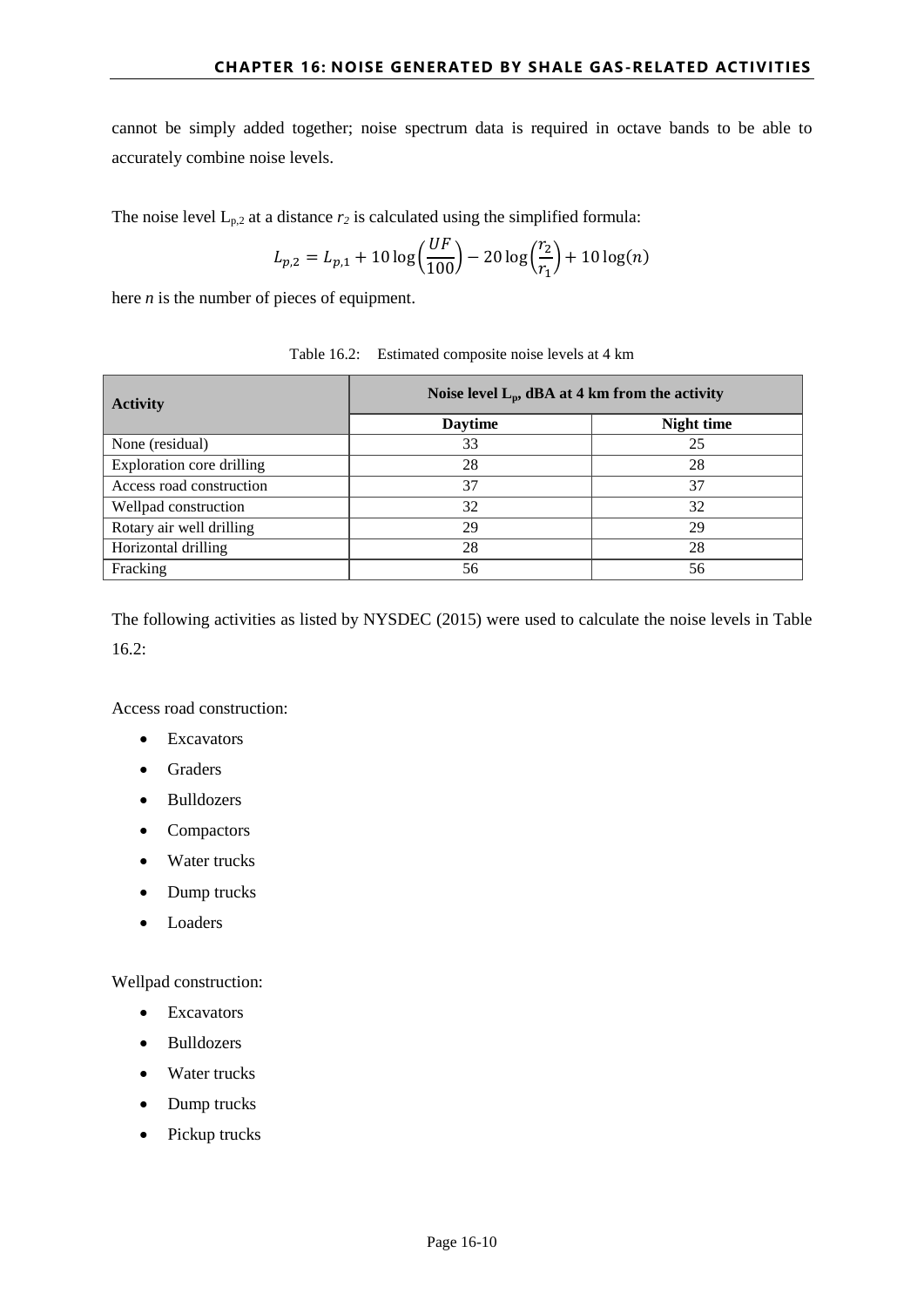For drilling, the drill rig drive engine is based on a CAT 32 ACERT 1000–1200 bhp industrial diesel engine housed in a CAT ISO Energy 30ft Container, rated at 85 dBA at 3 m (Caterpillar, 2011). An option is available for an 85 dBA at 1 m Container, which will reduce engine noise levels by approximately 10 dBA. Note though that the compressors would also require attenuation for this 10 dBA reduction to be realised.

Rotary air well drilling:

- Drill rig drive engine
- Compressors
- Hurricane boosters
- Compressor exhaust

Horizontal drilling:

- Drill rig drive engine
- Generators
- Top drive
- Draw works
- Triple shaker

The fracking process is usually done once during the life of the well, for a period of two to five days. The required water volume and pressure requirements mean that up to 20 pumper trucks are likely required (NYSDEC, 2015). Depending on the load on the engines, noise levels can be between 110 and 115 dBA at 1 m, with the main noise in the frequency range 50–250 Hz.

Fracking:

Pumper trucks

It is reasonable to assume that construction will be done during the day, while the drilling and extraction processes run continuously (day and night) for approximately one to two months (Xiphu et al., 2012; Weigle, 2010; Broderick, 2011). Construction noise impact would therefore need to be assessed during the day, while drilling and extraction would be assessed at night time, when residual noise levels are lowest.

The decommissioning phase will likely have similar noise sources to the construction phase with the addition of potential demolition equipment, such as concrete breakers. This equipment is noisy, and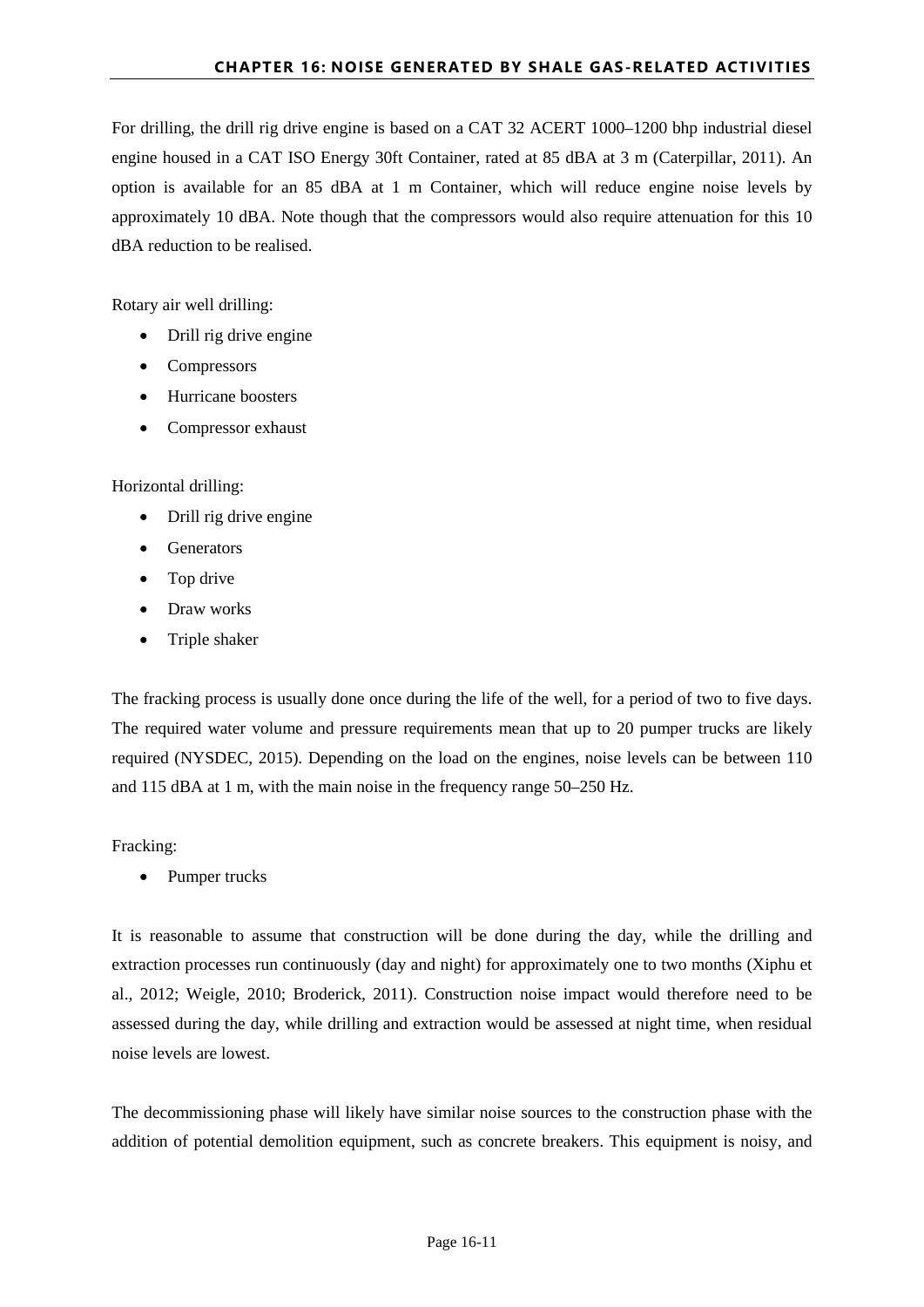often with impulsive sound, which makes the noise much more noticeable over long distances (SANS 10103).

#### <span id="page-12-0"></span>*16.2.5 Likelihood and areas of noise impact*

The likelihood of noise impacting on noise sensitive receivers depends on three main factors:

- 1. Residual noise level (the prevailing noise level without any activities);
- 2. Noise level of the activities at the receiver; and
- 3. The character of the noise, i.e. whether the noise draws attention to itself (a tone, intermittency, impulsive noise, etc.). SANS 10103 requires that these noise levels are adjusted by adding (usually) 5 dB depending on the respective noise characteristic.

#### <span id="page-12-1"></span>**16.2.5.1 Drilling activities**

Since the drilling activities will run continuously, the associated noise levels are likely to be assessed against the night time residual noise level of  $L_{Aeq}$  20–30 dBA.

Single- figure dBA noise levels have been documented in a recent study by the NYSDEC (2015).

Most of the noisy activities at a wellpad will have a noticeable low frequency character, especially engines/generators and compressors. Demolition plant such as concrete breakers emit noise with an impulsive character, which attracts an extra correction of +5 dB.

Assuming a point source for noise sources on the wellpads, noise levels generally reduces by 6 dB for every doubling of distance (SANS 10357; Fry, 1988). This means that if an object has a noise level of 95 dB(A) at 1 m to equal the residual night time noise levels, one must travel:

- 1.75 km to reduce by 65 dB to 30 dB(A), and
- 5.6 km to reduce by 75 dB to 20 dB(A)

This ignores the "near field effect" of large equipment such as generators, where the noise level at 1 m and at 5 m can be very similar. This also excludes screening, topography or any meteorological effect such as temperature inversions, which will affect these distances. An assessment radius of at least 5 km around a site is therefore recommended. Large sites with more, noisy plant might require a substantially larger study area. This might exceed the guaranteed limits of some noise modelling software.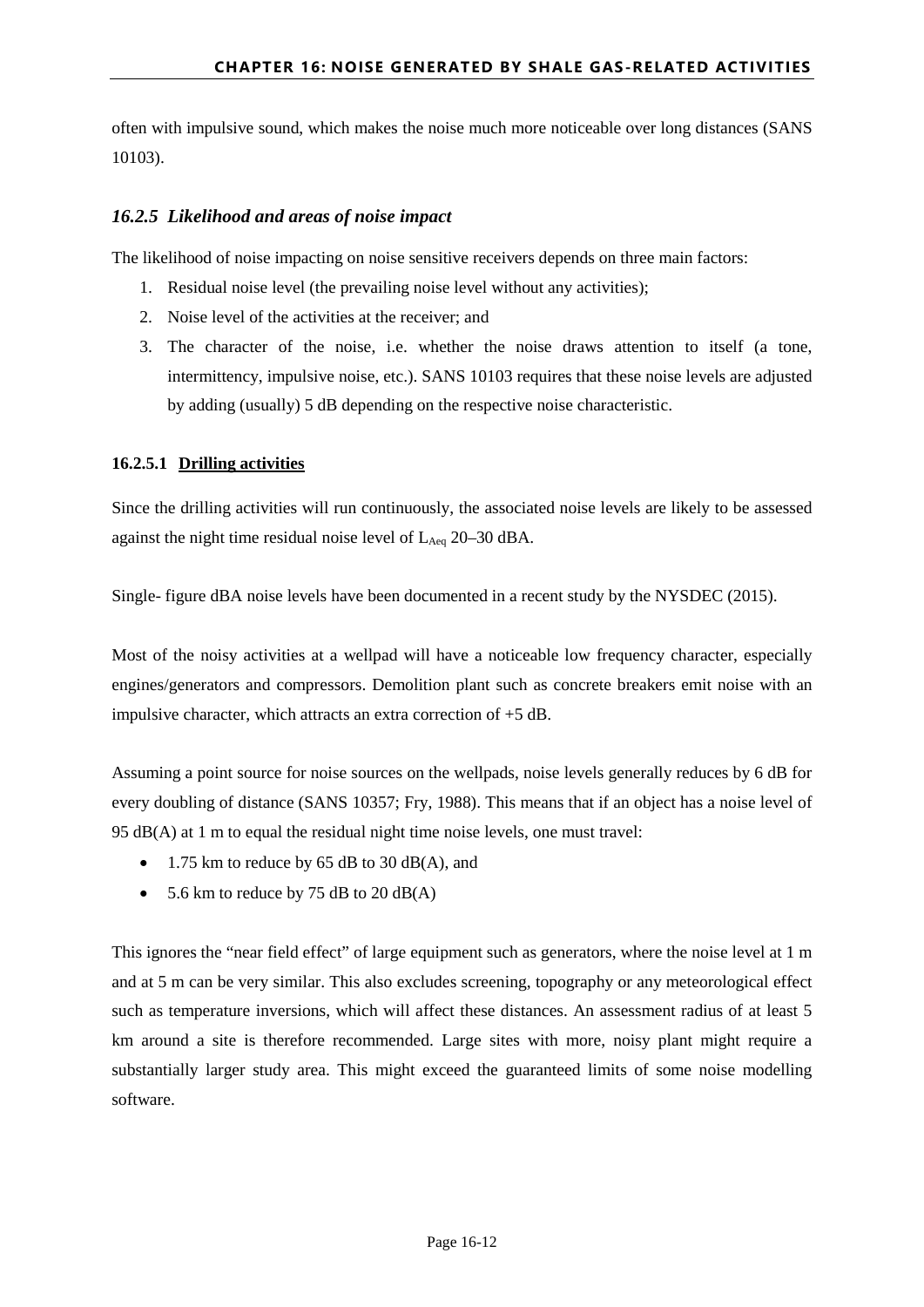#### <span id="page-13-0"></span>**16.2.5.2 Vehicle noise**

Exploration work is done using light and heavy vehicles. Drilling activities are supported by vehicles, which bring equipment, water, chemicals and other supplies to the wellpads.

Vehicles are expected to visit the wellpads at regular intervals. The anticipated number of large support vehicles (10 and 20 tonne vehicles) for each scenario is as follows:

- Reference Case: Negligible
- Exploration Only and Small Gas: 25 per day (i.e., 1 per hour)
- Big Gas: 166 per day (i.e. 7 per hour or one every 9 minutes)

Note that this does not include light vehicles, or vehicles for ancillary activities such as staff vehicles.

There is clearly no noise impact from vehicle noise for the Reference Case.

The impact of vehicle noise for Exploration Only to the Big Gas scenario will depend on:

- The existing traffic flow on the roads being used.
	- o The noise impact on a remote, seldom used road will be higher than on a regularly used road.
- The condition of the roads being used.
	- o Traffic noise is higher on rough, poorly maintained roads than on smooth roads in good condition.
- The proximity of noise sensitive receivers to the roads.
	- o Receivers next to roads are more affected by increased traffic flow than receivers far from the roads.

These aspects will need to be considered for each wellpad site.

In general, the Exploration Only and Small Gas scenarios road traffic noise is unlikely to cause significant noise impacts. One vehicle per hour for one to two months is a small noise impact, even for receivers close to the road.

The Big Gas scenario road traffic noise could cause noticeable and significant road traffic noise impacts, especially if:

- noise sensitive receivers are close to the roads,
- the roads are currently rarely used especially at night
	- o a heavy vehicle every nine minutes, day and night, on a seldom used road is a significant increase in vehicle noise, and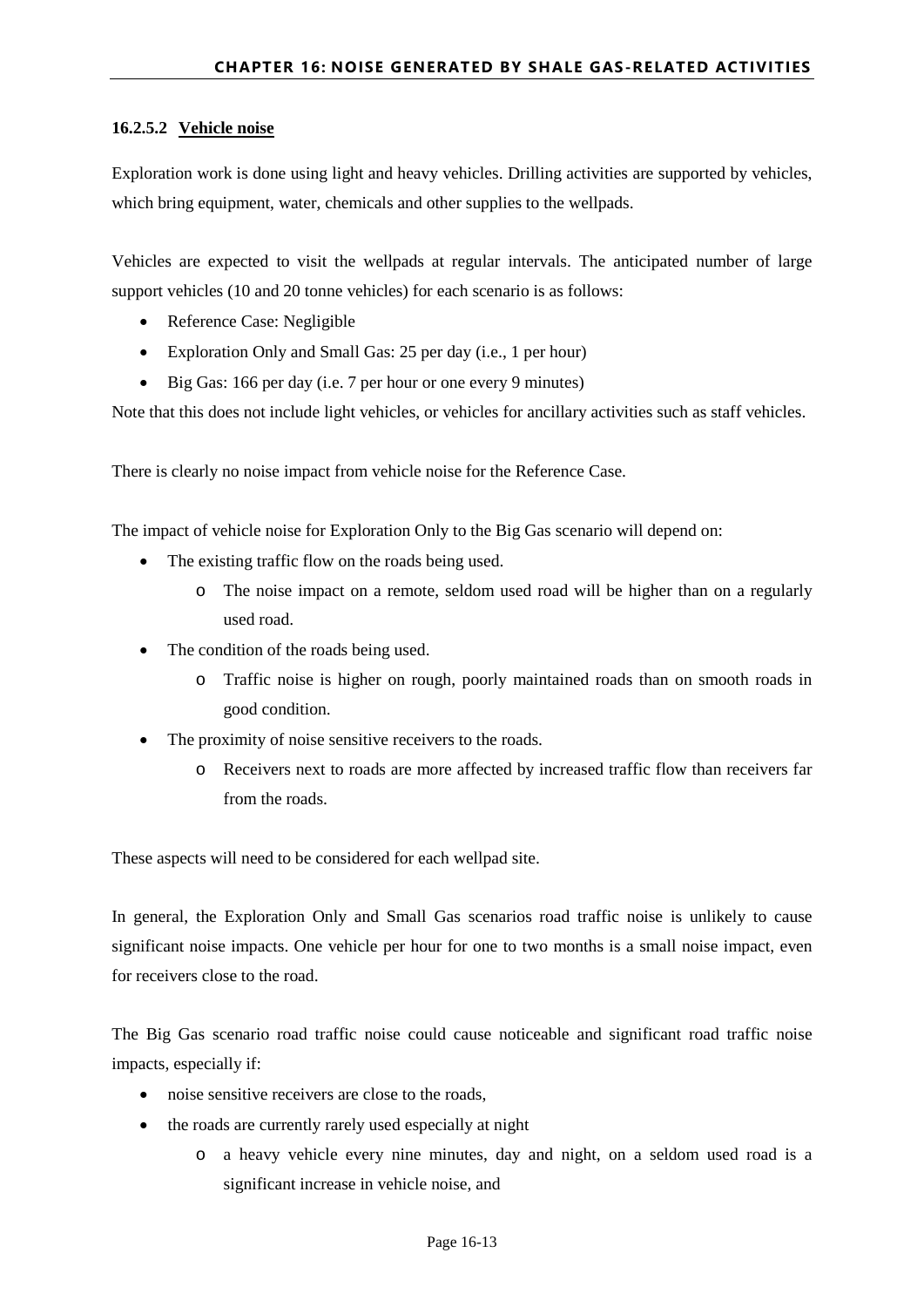• the roads are poorly maintained.

#### <span id="page-14-0"></span>*16.2.6 Noise mitigation*

There are several potential noise mitigation methods recommended in BSI British Standards (2009) and in use in many operating sites (NYSDEC, 2015; Perenco, 2012). The appropriate methods for each site will need to be investigated on a site by site basis. Below are common techniques that must be considered to reduce noise impact.

- Traffic noise control
	- o Ensure all vehicles used are in good working condition, with no faulty silencers, squeaking brakes or screeching fan belts.
	- o Ensure that roads are in good condition to minimise bangs and other impulsive noise associated with heavy vehicles driving over rough roads.
	- o Plan traffic routes that use busy roads, and road far from noise sensitive receivers.
- Plant noise control
	- o All generators, compressors and noisy drilling equipment installed in acoustic enclosures, with silencers fitted to the flues. These reduce noise levels by approximately 20 dB(A). This was required at three drill sites at the Wytch Farm site (Perenco, 2012).
	- o See comments below on the ineffectiveness of localised screening for these sites.
	- o Fit fans with attenuators.
- Noise monitoring
	- o The noise impact assessment for the site will identify the noise limits for the site.
	- o Set up noise monitoring stations as required to check that the noise limits are not being exceeded.
	- o This is to protect:
		- the noise sensitive receivers from excessive noise, and
		- the operator from spurious noise complaints.
	- o This monitoring may also show that the noise limits (which would likely have been based on calculations and predictions) need to be adjusted up or down.
- Financial compensation
	- o If the drilling noise is predicted to impact on a sensitive receiver such that there will be a financial impact on the receiver (e.g. a tourism venue that sells "solitude" or "silence") then this receiver could be financially compensated for the likely loss of income for the duration of the noisy activities.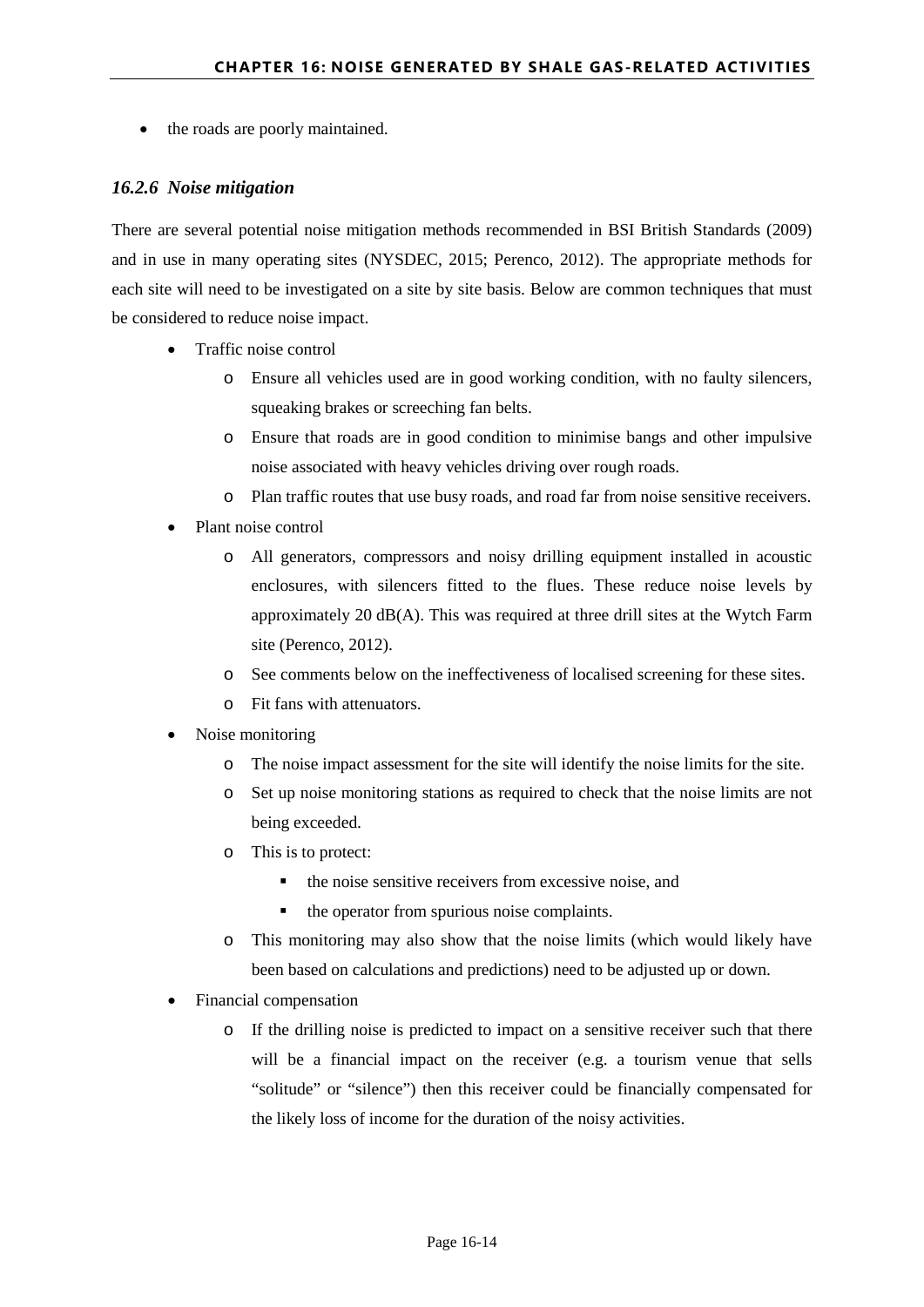It is important to note that for this application, noise screening will not be an effective method of noise control for the following reasons:

- 1. Noise screens will only provide significant noise reduction if located close to the sound source or close to the receiver.
	- o Distances between the receptors and the screens will necessarily be further for this application (likely kilometres away), making screening less effective.
- 2. Noise screens are more effective at higher frequencies of sound (Berglund, 1999).
	- o The noise from the drill sites is likely to have significant low-frequency content.

#### <span id="page-15-0"></span>**16.3 Risk assessment**

#### <span id="page-15-1"></span>*16.3.1 Risk measurement*

The nearest noise sensitive receivers to a proposed well point must be identified. Due to the constant activity on these sites, this means that noise measurements are required (day and night) at the nearest noise sensitive receivers prior to any activity on site. Measurements must be daytime (06h00–22h00) and night time (22h00–06h00). It has been proposed that measurements are done for two to five years before drilling is done, taking into account seasonal variations of noise levels (Centre for Environmental Rights (CER) 2014). Existing noise levels show that noise levels change very little in the Karoo with weather conditions (Jongens, 2011). Residual noise measurements must nevertheless be done during calm and dry conditions, as required by SANS 10103.

The noise levels for the proposed plant and activities for a wellpad are then calculated using published or measured noise level data and predicted for the intended site. It is recommended that in addition to the  $L_{\text{Aea}}$  requirements in SANS 10103, maximum noise levels ( $L_{\text{Amax}}$ ) are measured for equipment, processes and vehicles to better compare the noise impacts to the WHO limits for sleep disturbance. Typical plots are not possible for this assessment as accurate activity noise levels are not available. Noise travel propagation is also affected by topography, so an assessment will be required for each wellpad. If equipment and layout is similar at each wellpad, then these assessments will be relatively quick and easy to repeat.

Corrections of tonality and impulsivity must be added to any relevant noise sources. The measurement and assessment of noise in accordance with South African Standards and Noise Regulations are obliged to be based on the Impulse  $L_{A_1A_2}$ . The impulsivity is thus included in all noise assessments.

Noise impacts due to road traffic noise, especially for the Big Gas scenario activities must be assessed.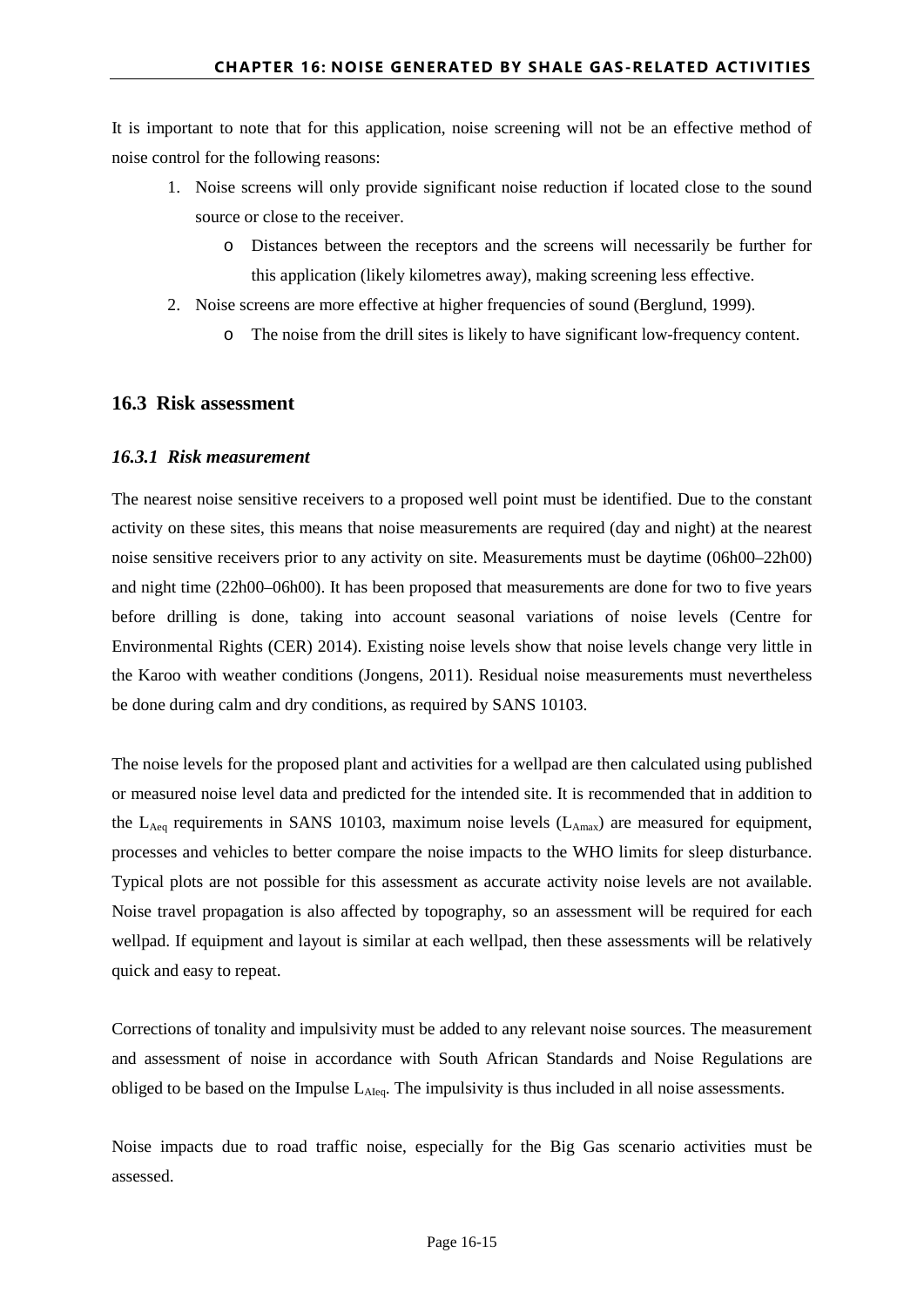The calculated activity noise levels are then compared to the measured noise levels at the noise sensitive receivers.

#### <span id="page-16-0"></span>*16.3.2 Limits of acceptable change*

The NCRs state that a disturbing noise is created if the activity noise (with corrections added, if applicable) raises the ambient noise level by 3 or 7 dBA or more above the residual noise level depending on the NCR applicable to the province.

Furthermore, a noise nuisance is created if a noise impairs the peace of a person. This is a subjective assessment, and is often closely related to audibility of the noise source, and whether the person approved of the activity related to the noise. A person hostile to an activity will be more likely to be annoyed by a noise associated with that activity. People also blame unrelated noises on the activity. For assessing risk, the likelihood of audibility is a good assessment method, but can be difficult to predict or prove as "discernible noise" is often not measureable.

SANS 10103 gives categories of community or group response to noise. These can be translated to a consequence table [\(Table 16.3\)](#page-16-2).

#### <span id="page-16-1"></span>*16.3.3 Consequence table*

<span id="page-16-2"></span>

|                                  | <b>None</b>     | Slight     | <b>Moderate</b> | <b>Substantial</b> | <b>Extreme</b> |
|----------------------------------|-----------------|------------|-----------------|--------------------|----------------|
| Excess $\Delta L_{\text{Req},T}$ |                 | $0 - 10$   | $5 - 15$        | $10 - 20$          | >15            |
| Description                      | No detectable   | Sporadic   | Widespread      | Threats of         | Vigorous       |
| (Human                           | change in noise | complaints | complaints      | community or       | community or   |
| reaction)                        | climate         |            |                 | group action       | group action   |

Table 16.3: Consequence table

 $\Delta L_{\text{Req T}}$  is the amount, in dB, the ambient noise level exceeds the residual noise level.

[Table 16.4](#page-17-1) shows for different activities the estimated excess above residual noise levels at 4 km, from [Table 16.2.](#page-10-0) The impact of each excess can be compared to the consequence in [Table 16.3](#page-16-2) above. The night time excesses show that more detailed assessment is required for sites within 5 km of the activity site. Fracking will likely exceed day and night time residual levels even further from the wellpad than 5 km.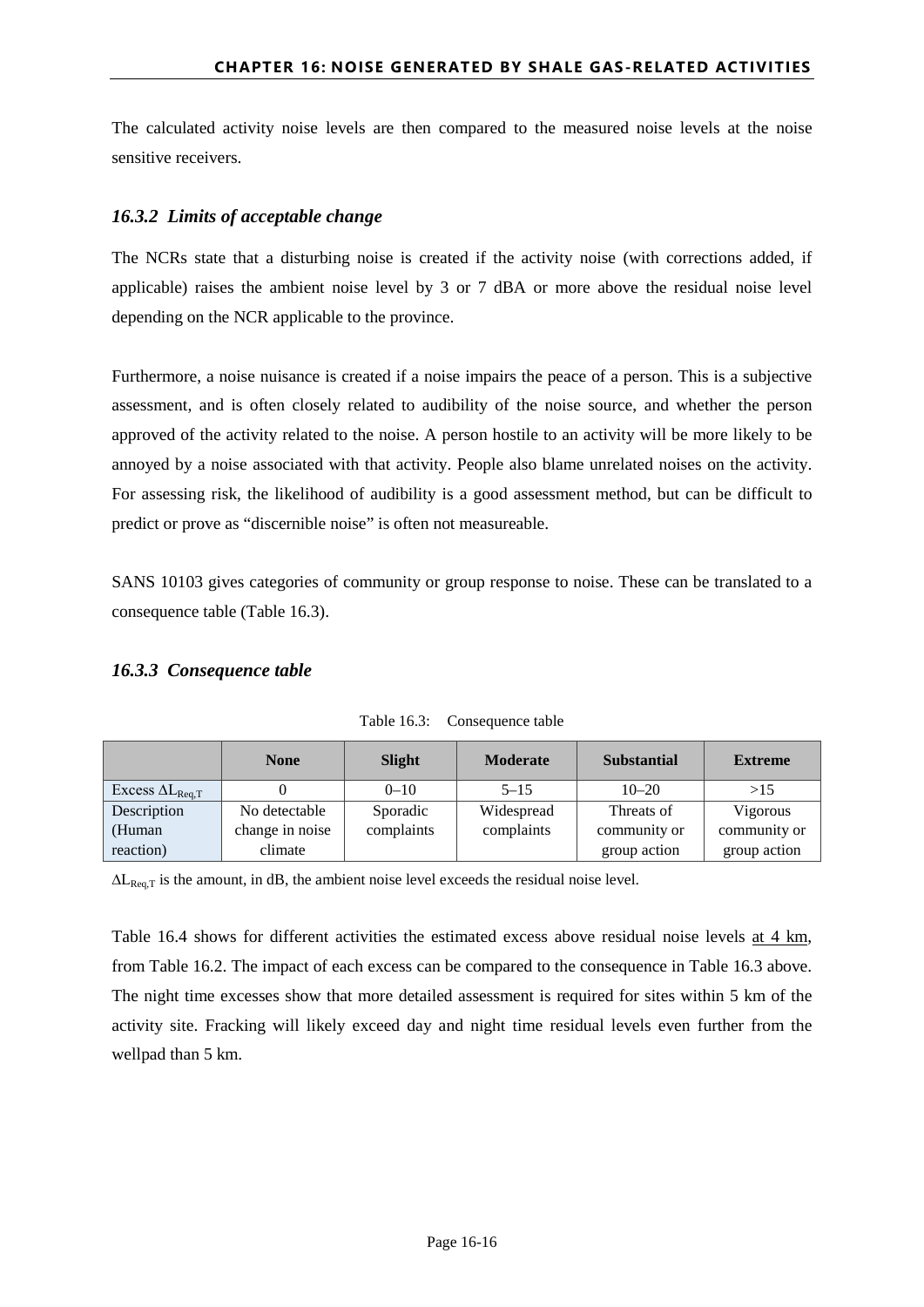<span id="page-17-1"></span>

| <b>Activity</b>          | Noise level $L_p$ , dBA at 4 km from the activity |    |  |  |
|--------------------------|---------------------------------------------------|----|--|--|
|                          | Night time<br>Daytime                             |    |  |  |
| None                     |                                                   |    |  |  |
| Access road construction |                                                   | 12 |  |  |
| Wellpad construction     | - 1                                               |    |  |  |
| Rotary air well drilling |                                                   |    |  |  |
| Horizontal drilling      | -5                                                |    |  |  |
| Fracking                 | 23                                                | 31 |  |  |

Table 16.4: Predicted excess of activity noise levels over residual noise levels at 4 km.

Animal species differ in their sensitivities to noise exposure. Some animals will be negatively impacted, for example if they require a quiet environment to hunt or to hear predators (Barber, 2009). Consequentially, prey could thrive if their natural predators can no longer find them using hearing.

#### <span id="page-17-0"></span>**16.4 Risk assessment**

For the Exploration Only scenario, noise levels from the multiple wellpad example used in Burns et al. (2016) are shown in [Figure 16.1](#page-17-2) as an illustration of noise levels at a distance, and their associated risk levels from [Table 16.5.](#page-18-3) The figure shows that the risk of noise impacts from well activities reduces to low once approximately 5 km from the well. This figure does not include potential disturbance due to increased road traffic noise if roads are otherwise quiet.



<span id="page-17-2"></span>Figure 16.1: Risk levels at a distance from multiple wellpads for a 30 km x 30 km area.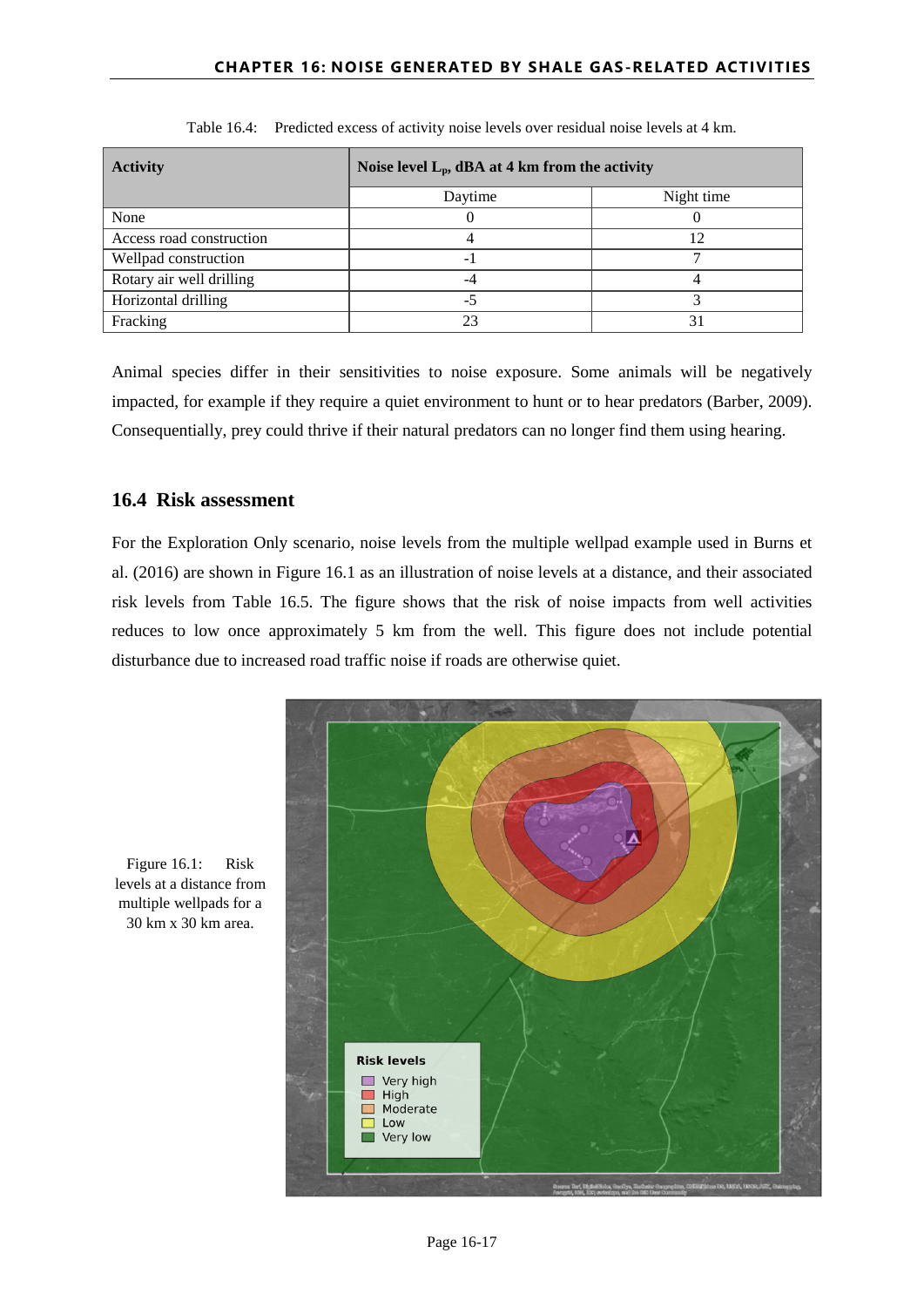<span id="page-18-3"></span>

| Impact                                                         | <b>Scenario</b>     | <b>Location</b>                          | Without mitigation |                       |                 | With mitigation |                       |                 |
|----------------------------------------------------------------|---------------------|------------------------------------------|--------------------|-----------------------|-----------------|-----------------|-----------------------|-----------------|
|                                                                |                     |                                          | Consequence        | Likelihood            | <b>Risk</b>     | Consequence     | <b>Likelihood</b>     | <b>Risk</b>     |
|                                                                | Reference<br>Case   |                                          | Substantial        | Extremely<br>Unlikely | <b>Very Low</b> | Substantial     | Extremely<br>Unlikely | <b>Very Low</b> |
| Disturbance<br>to<br>humans due to                             | Exploration<br>Only | Within 5 km                              | Substantial        | Extremely<br>Unlikely | Very Low        | Substantial     | Extremely<br>Unlikely | <b>Very Low</b> |
| wellpad noise                                                  | Small gas           | of wellpads                              | Substantial        | Very Likely           | High            | Substantial     | Likely                | Moderate        |
|                                                                | Big gas             |                                          | Extreme            | Very Likely           | Very High       | Extreme         | Likely                | <b>High</b>     |
| Disturbance<br>to<br>humans due to<br>traffic<br>road<br>noise | Reference<br>Case   | Within 3 km<br>of remote,<br>quiet roads | Substantial        | Extremely<br>Unlikely | Very Low        | Substantial     | Extremely<br>Unlikely | <b>Very Low</b> |
|                                                                | Exploration<br>Only |                                          | Substantial        | Unlikely              | Low             | Substantial     | Unlikely              | Low             |
|                                                                | Small gas           |                                          | Substantial        | Unlikely              | Low             | Substantial     | Unlikely              | Low             |
|                                                                | Big gas             |                                          | Substantial        | Very Likely           | High            | Substantial     | Likely                | Moderate        |
| Disturbance<br>to<br>sensitive<br>species                      | Reference<br>Case   | Within 3 km<br>of wellpads               | Substantial        | Extremely<br>Unlikely | Very Low        | Substantial     | Extremely<br>Unlikely | <b>Very Low</b> |
|                                                                | Exploration<br>Only |                                          | Substantial        | Extremely<br>Unlikely | <b>Very Low</b> | Substantial     | Extremely<br>Unlikely | <b>Very Low</b> |
|                                                                | Small gas           | and remote,<br>quiet roads               | Substantial        | Likely                | Moderate        | Substantial     | Unlikely              | Low             |
|                                                                | Big gas             |                                          | Substantial        | Very Likely           | High            | Substantial     | Likely                | Moderate        |

Table 16.5: Risk assessment table for noise impacts that may be caused by SGD.

#### <span id="page-18-0"></span>**16.5 Best practice guidelines and monitoring requirements**

At all times, the recommendations of the site's noise impact assessment must be followed. Depending on the location of the site and the plant used, the requirements may be onerous or easily complied with.

#### <span id="page-18-1"></span>*16.5.1 Planning*

Avoid obviously noise sensitive areas, such as residential properties, resorts, areas where the quiet and calm nature of the place is material to its appeal. A noise impact assessment for the planned site must be done according to the methods of SANS 10328. A Noise Management Plan must be written based on this assessment, which the operator must adhere to at all times.

#### <span id="page-18-2"></span>*16.5.2 Construction*

Follow the recommendations of the noise impact assessment, including noise monitoring if required. Follow the best practice guidelines in BS 5228-1 for controlling noise on open sites. Attenuate all noisy plant.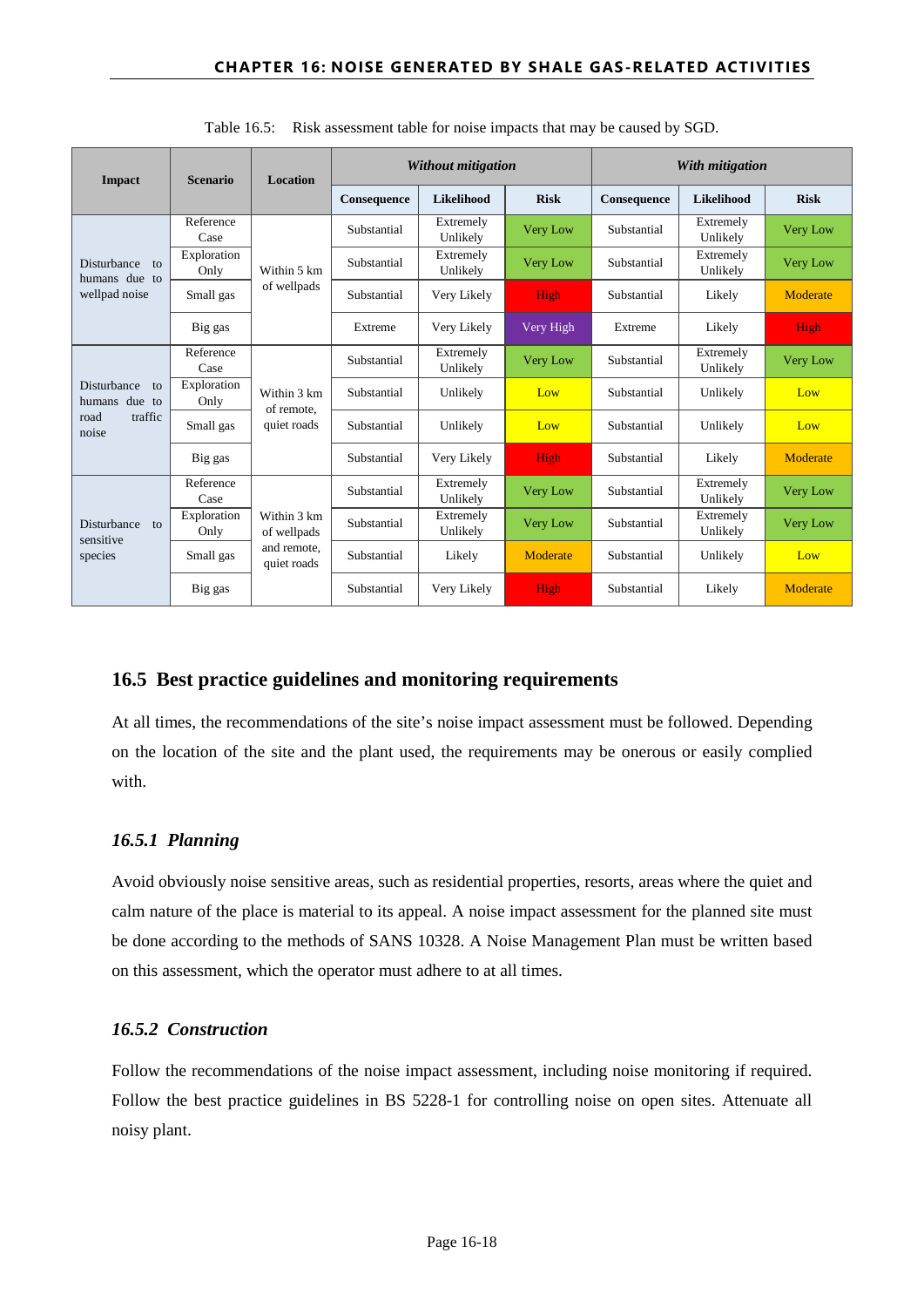#### <span id="page-19-0"></span>*16.5.3 Operations*

Follow the recommendations of the noise impact assessment, including noise monitoring if required. Follow the best practice guidelines in BS 5228-1 for controlling noise in open sites, such as the use of localised enclosures as required for noisy activities. Attenuate all noisy equipment.

#### <span id="page-19-1"></span>*16.5.4 Decommissioning*

Follow the recommendations of the noise impact assessment, including noise monitoring if required. Follow the best practice guidelines in BS 5228-1 for controlling noise in open sites. Attenuate all noisy equipment. The combination of short-term, high noise level, and longer-term, constant level noise will need to be addressed in the site's Noise Management Plan.

#### <span id="page-19-2"></span>*16.5.5 Monitoring and Evaluation*

It is recommended that some noise monitoring is conducted for the sites. The extent required will be determined by the noise impact assessment.

The operator must submit regular noise reports, showing that they are complying with the requirements of the noise impact assessment.

The operator should be responsible for the purchasing, installation and maintenance of any noise monitoring stations.

#### <span id="page-19-3"></span>**16.6 Gaps in knowledge**

There is a lack of published and reliable measurement data in octave or third-octave bands for the noise created by SGD activities for the exploration, operation and decommissioning phases.

Such data is required by SANS for accurate propagation predictions used in the noise impact assessments and hence in the risk assessment formulation.

#### <span id="page-19-4"></span>**16.7 References**

- Barber, J. Crooks, K. Fristrup, K. 2009. The costs of chronic noise exposure for terrestrial organisms, *Trends in Ecology and Evolution, 25*(3), 180-189. doi: 10.1016/j.tree.2009.08.002.
- Berglund, B., Lindvall, T. and Schwela, D.H.. (Eds.). 1999. Guidelines for Community Noise, World Health Organization, Geneva, 159pp
- Broderick, J. Anderson, K. Wood, R., Gilbert, P., Sharmina, M., Footitt, A., Glynn, S. and Nicholls, F. 2011. Shale gas: an updated assessment of environmental and climate change impacts, Tyndall Centre for Climate Change Research, University of Manchester.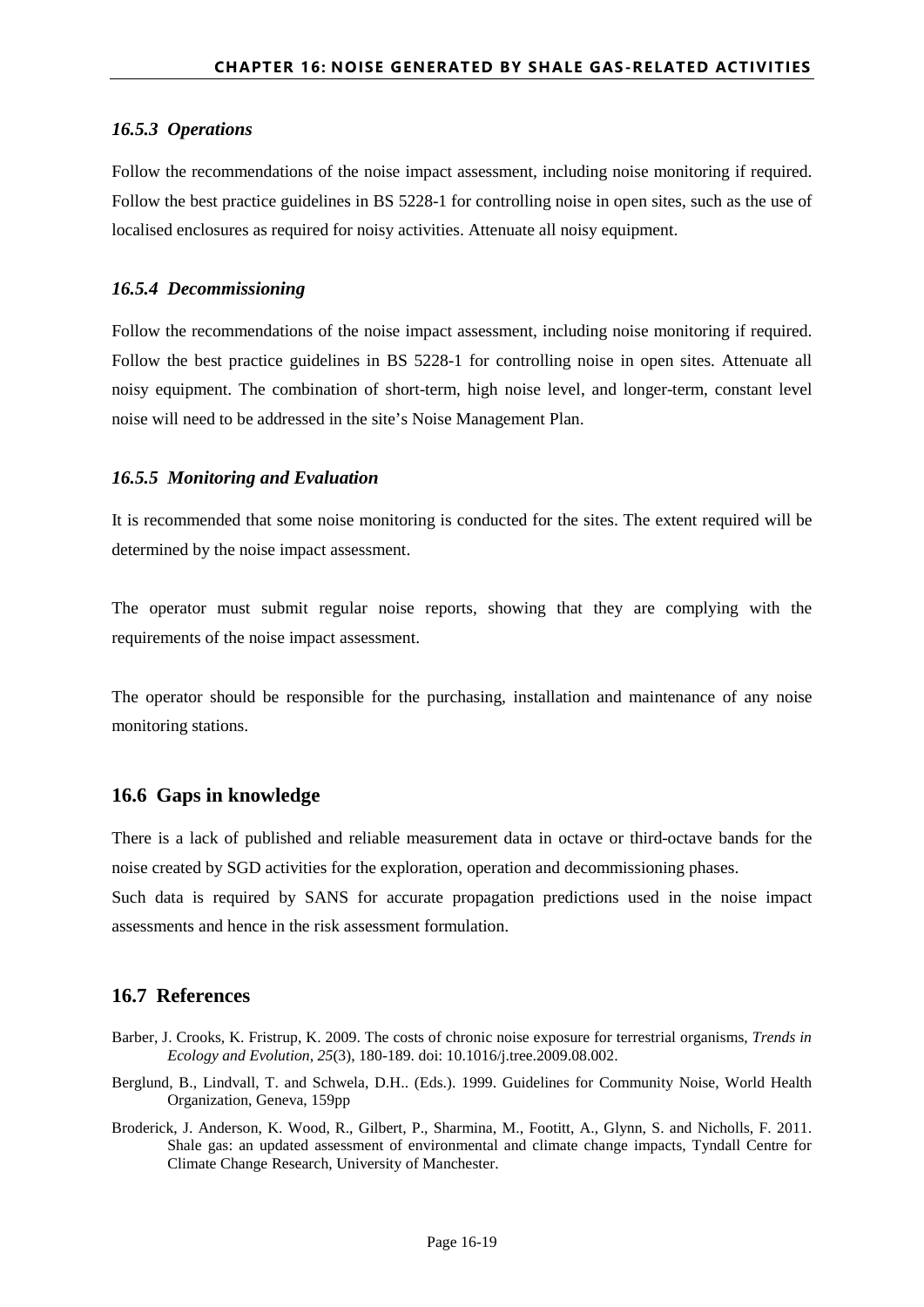- BSI British Standards. 2009. BS 5228-1 Code of practice for noise and vibration control on construction and open sites - Part 1: Noise, BSI.
- Burns, M., Atkinson, D., Barker, O., Davis, C., Day, L., Dunlop, A., Esterhuyse, S., Hobbs, P., McLachlan, I., Neethling, H., Rossouw, N., Todd, S., Snyman-Van der Walt, L., Van Huyssteen, E., Adams, S., de Jager, M., Mowzer, Z. and Scholes, R. 2016. Scenarios and Activities. In Scholes, R., Lochner, P., Schreiner, G., Snyman-Van der Walt, L. and de Jager, M. (Eds.). 2016. Shale Gas Development in the Central Karoo: A Scientific Assessment of the Opportunities and Risks. CSIR/IU/021MH/EXP/2016/003/A, ISBN 978-0-7988-5631-7
- Caterpillar. 2011. 30ft Energy Container CSC Certified Sound Attenuated Compatible With C32 CAT® Generator Set, [http://www.catpower.lt/upload/666/files/C32%2030%20ft%20Energy%20Container%20Spec%20Shee](http://www.catpower.lt/upload/666/files/C32%2030%20ft%20Energy%20Container%20Spec%20Sheet.pdf) [t.pdf,](http://www.catpower.lt/upload/666/files/C32%2030%20ft%20Energy%20Container%20Spec%20Sheet.pdf) retrieved 20 April 2016
- Centre for Environmental Rights (CER). 2014. Minimum Requirements For The Regulation Of Environmental Impacts Of Hydraulic Fracturing In South Africa, Centre for Environmental Rights.
- Chamberlain, G. K. and McLay, A.D. 2012. Royal Society recommendations re hydraulic fracturing in the UK, and NZ practice, Taranaki Regional Council.
- Department of Environmental Affairs. 1992. Noise control regulations in terms of Section 25 of the Environment Conservation Act, 1989, G.N. R154, Government Gazette No. 13717, 10 January 1992.
- Francis, C. D. Barber, J. 2013. A Framework for Understanding Noise Impacts on Wildlife: An Urgent Conservation Priority, Boise State University.
- Fritschi L., Brown, A.L., Kim, R., Schwela, D and Kephalopoulos, S. 2011. Burden of disease from environmental noise: Quantification of healthy life years lost in Europe, World Health Organisation, Denmark, 106pp.
- Fry, A.T. (Ed.). (1988. *Noise Control in Building Services*, Sound Research Laboratories (SRL) Ltd., Pergamon Press, Oxford, 441pp.
- Fuller, R.A., Warren, P.H. and Gaston, K.J. 2007. Daytime noise predicts nocturnal singing in urban robins. *Biology Letters, 3*(4), 368–370.
- Gavin, S.D. and Komers, P.E. 2006. Do pronghorn (*Antilocapra americana*) perceive roads as a predation risk? *Canadian Journal of Zoology, 84*(12), 1775–1780.
- Halfwerk, W., Holleman, L.J.M., Lessells, C.M., and Slabbekoorn, H. 2011. Negative impact of traffic noise on avian reproductive success. *Journal of Applied Ecology, 48*(1), 210–219.
- Ireland, C.N. 2012. The Chartered Institute of Environmental Health (CIEH) Briefing Note: Hydraulic Fracturing: Impacts on the Environment and Human Health.
- Jongens Keet Associates. 2011. Environmental Noise Impact Study for the Proposed Establishment of a Wind Farm at Perdekraal in the Western Cape.
- Miksis-Olds, J.L., Donaghay, P.L., Miller, J.H., Tyack, P.L. and Nystuen, J.A. 2007. Noise level correlates with manatee use of foraging habitats. The Journal of the Acoustical Society of America*, 121*(5 Part 1), 3011–3020.
- New York State Department of Environmental Conservation (NYSDEC). 2015. Final Supplemental Generic Environmental Impact Statement on The Oil, Gas And Solution Mining Regulatory Program: Regulatory Program for Horizontal Drilling and High-Volume Hydraulic Fracturing to Develop the Marcellus Shale and Other Low-Permeability Gas Reservoirs
- Perenco UK Limited. 2012. Environmental Statement, Non-technical summary, Perenco UK Limited.
- South African National Standards (SANS) 10357. 2004. The calculation of sound propagation by the Concawe method, Standards South Africa.
- South African National Standards (SANS) 10083. 2013. The measurement and assessment of occupational noise for hearing conservation purposes, Standards South Africa.
- South African National Standards (SANS) 10103. 2008. The measurement and rating of environmental noise with respect to annoyance and to speech communication, Standards South Africa.